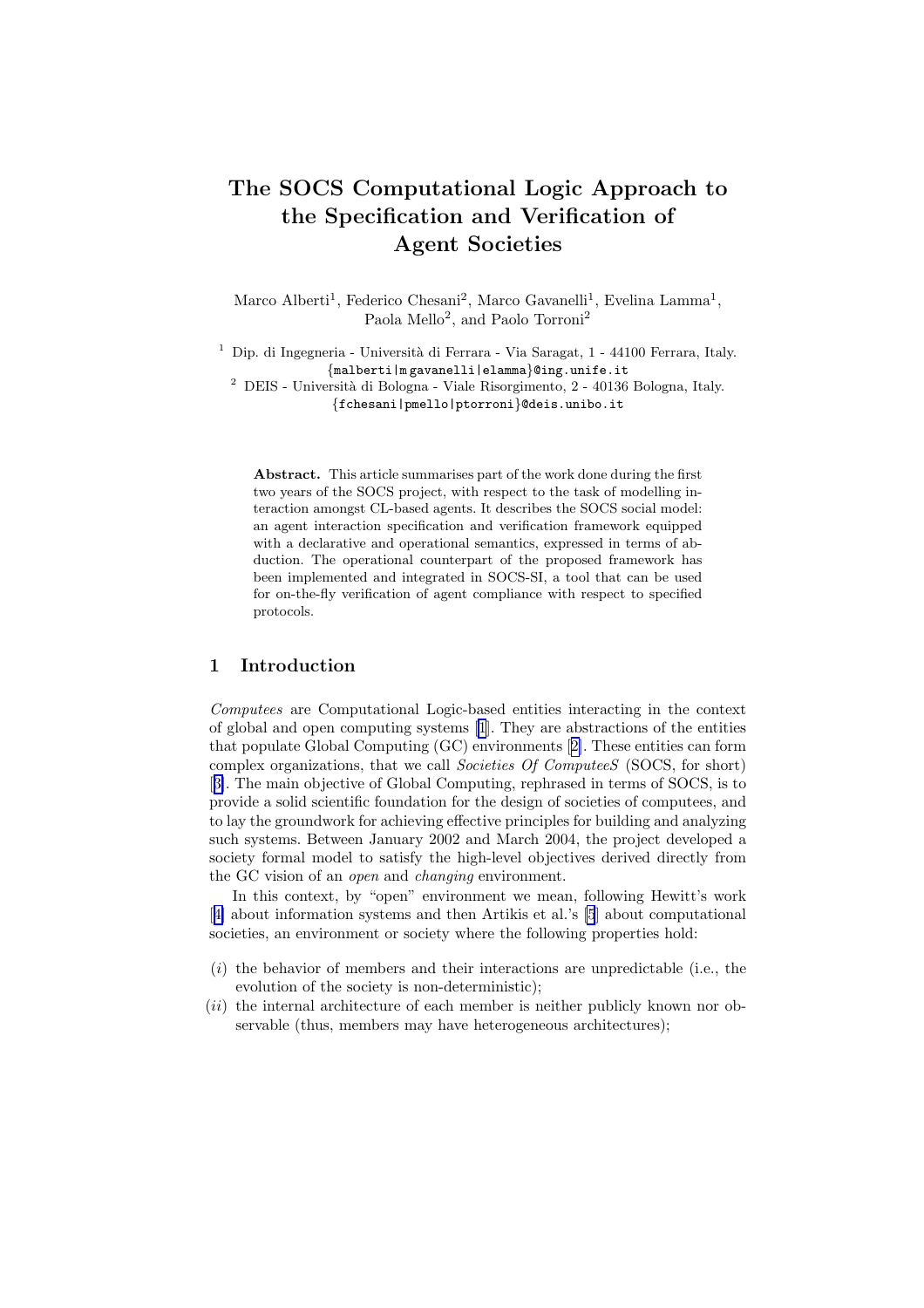- 2 Marco Alberti et al.
- (iii) members of the society do not necessarily share common goals, desires or intentions (i.e., each member may conflict with others when trying to reach its own purposes).

This definition of openness is based on externally observable features within the society. It caters for heterogeneous and possibly non-cooperative members. Therefore, our model of society will not constrain the ways computees join or leave a society, it will emphasize the presence of heterogeneous computees in the same society, and it will assume that the internal structure of computees is not guaranteed to be observable, or their social behaviour predictable.

The SOCS social model specifies a social knowledge which interprets and gives a social meaning to the members' social behavior. It supports the notion of social goal, allowing for both goal-directed and non-goal-directed societies.

In our approach, we believe that the knowledge and technologies acquired so far in the area of Computational Logic provide a solid ground to build upon. At the society level, the role of Computational Logic is to provide both a declarative and an operational semantics to interactions. The advantages of such an approach are to be found:

- $(i)$  in the design and specification of societies of computees, based on a formalism which is declarative and easily understandable by the user;
- $(ii)$  in the possibility to detect undesirable behavior, through on the fly control of the system based on the computees' observable behavior (communication exchanges) and dynamic conformance check of such behaviour with the constraints posed by the society. Interestingly, as we will see, this can be achieved by exploiting a suitable proof procedure which is the operational counterpart of the mentioned formalism;
- (iii) in the possibility to (formally) prove properties of protocols and societies.

Therefore, in our approach, we define the (semantics of) protocols and communication languages as logic-based integrity constraints over social events (e.g., communicative acts), called Social Integrity Constraints  $(ic_S)$  [\[6](#page-22-0)].

The ideal "correct" behaviour of a society is modelled as expectations about events.  $ic_S$  define the expectations stemming from a certain history of events and possibly a set of goals. Expectations and  $ic_S$  are the formalism used to define the "social semantics" of agent communication languages and interaction protocol: a semantics which is verifiable without having any knowledge about the agents' internals.

The syntax of  $ic<sub>S</sub>$  and of the society in general are those of a suitably extended logic program. In fact, we define the "social knowledge" by assimilating it to abductive logic programs [\[7\]](#page-23-0), and we define a notion of expected social events, by expressing them as abducible predicates, while using  $ic<sub>S</sub>$  to constrain the "socially admissible" communication patterns of computees (i.e., those who match the expectations).

The society infrastructure is devoted to checking the compliance of the society members' behaviour, with respect to its expectations.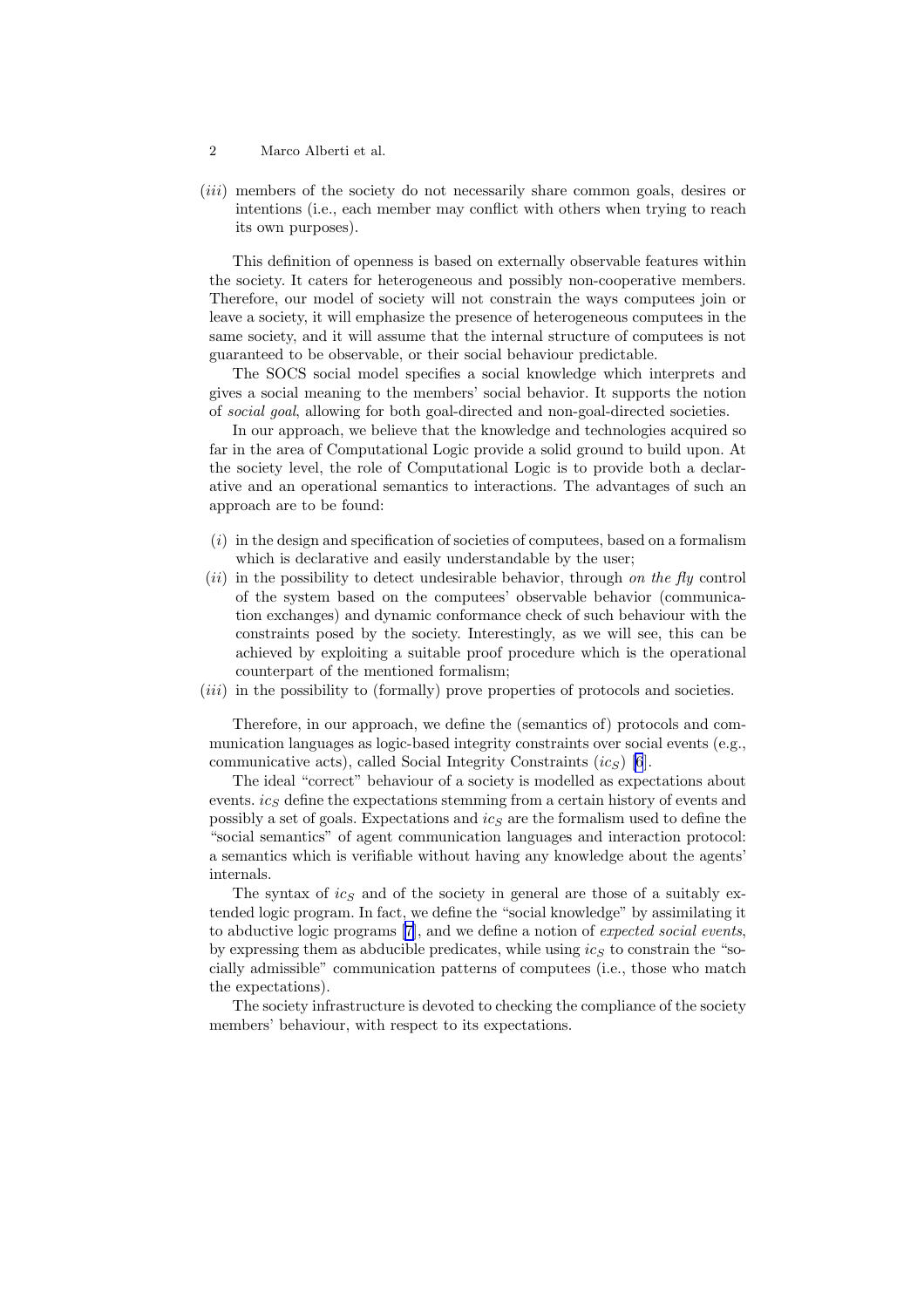<span id="page-2-0"></span>The compliance check is based on a proof-procedure called SCIFF. SCIFF, standing for "IFF, augmented with Constraints, for handling agent Societies", is an extension of the well known IFF abductive logic programming proofprocedure, defined by Fung and Kowalski [\[8](#page-23-0)]. The SCIFF extends the IFF in a number of directions: it provides both a richer syntax of abductive theories (programs and integrity constraints), it caters for interactive event assimilation, it supports fulfillment check and violation detection, and it embodies CLP-like constraints [\[9](#page-23-0)] in the  $ic<sub>S</sub>$ .

The SCIFF has been proven sound with respect to the declarative semantics of the society model, in its ALP interpretation [\[10](#page-23-0)].

The SCIFF has been implemented and integrated into a Java-Prolog-CHR based tool, named SOCS-SI (SOCS Social Infrastructure [\[11](#page-23-0)]). This implementation can be used to verify that agents comply to a Social Integrity Constraintsbased specification. The intended use of SOCS-SI is in combination with agent platforms, such as PROSOCS [[12\]](#page-23-0), for on-the-fly verification of compliance to protocols. In SOCS-SI, SCIFF is part of an integrated environment, provided with interface modules to allow for such a combination, and with a graphical user interface to observe the actual behaviour of the society members with respect to their expected behaviour, and to detect possible deviations.

The main innovative contribution of the SOCS social model, under a Global Computing perspective, resides in the foundational aspects of the SOCS society model and in its direct link with its implementation, SOCS-SI.

The present work is meant to survey the activity undergone within the first two years of the SOCS project, with respect to the society infrastructure, and in the context of Global Computing. For a more detailed description of specific aspects, the reader can refer to the articles cited in the bibliography.

The paper is structured as follows. In Section 2, we present the formal model for societies, and its declarative semantics. Section [3](#page-9-0) presents the SCIFF proof procedure. Its implementation, and the overall tool SOCS-SI is described in Section [4](#page-14-0). We discuss related work in Section [5](#page-17-0), and we conclude and outline future work in Section [6](#page-20-0).

# 2 SOCS social model

The SOCS model describes the knowledge about society in a declarative way. Such knowledge is mainly composed of two parts: a static part, defining the society organizational and "normative" elements, and a *dynamic* part, describing the "socially relevant" events, that have so far occurred. In most of our examples, events will be communicative acts, in line with most work done on software agents. However, this is not necessarily the case. Depending on the context in which this model is instantiated, socially relevant events could indeed be physical actions or transactions, such as electronic payments. In addition to these two categories of knowledge, information about social goals is also maintained.

In our model, the society is time by time aware of social events that dynamically happen in the social environment (happened events). The "normative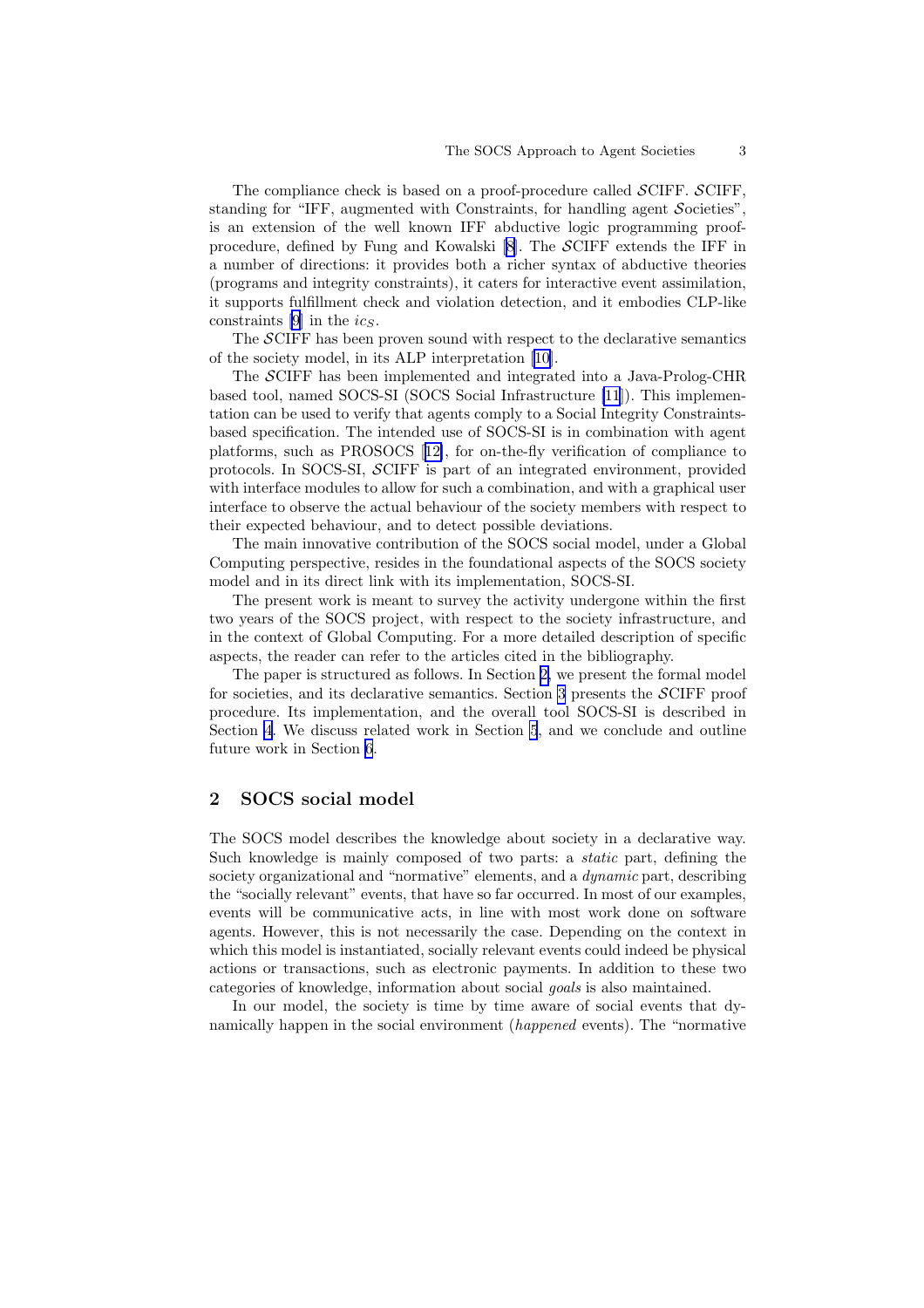elements" are encoded in what we call  $ic<sub>S</sub>$ , as we will show below. Based on the available history of events, on its specification of  $ic<sub>S</sub>$  and its goals, the society can define what the "expected social events" are and what the social events that are expected not to happen. The expected events, from a normative perspective, reflect the "ideal" behaviour of the computees. We call these events *social* expectations.

### 2.1 Representation of the society knowledge.

The knowledge in a society S is given by the following components:

- a (static) Social Organization Knowledge Base, denoted SOKB;
- a (static) set of *Social Integrity Constraints* (IC<sub>S</sub>), denoted  $\mathcal{IC}_S$ ; and
- a set of Goals of the society, denoted by  $\mathcal{G}$ .

In the following, the terms Atom and Literal have the usual Logic Programming meaning [\[13](#page-23-0)].

A society may evolve, as new events happen, giving rise to sequence of society instances, each one characterised by the previous knowledge components and, in addition, a (dynamic) Social Environment Knowledge Base, denoted SEKB.

In particular, SEKB is composed of:

- Happened events: atoms indicated with functor  $H$ ;
- Expectations: events that should (but might not) happen (atoms indicated with functor  $E$ ), and events that should not (but might indeed) happen (atoms indicated with functor EN).

In our context, "happened" events are not all the events that have actually happened, but only those observable from the outside of agents, and relevant to the society. The collection of such events is the history, HAP, of a society instance. Events are represented as ground atoms

$$
\mathbf{H}(Event[, Time]).
$$

Expectations can be

$$
\mathbf{E}(Event[, Time]) \qquad \mathbf{EN}(Event[, Time])
$$

for, respectively, positive and negative expectations. E is a positive expectation about an event (the society expects the event to happen) and  $EN$  is a negative expectation, (the society expects the event not to happen<sup>3</sup>). Explicit negation  $(\neg)$  can be applied to expectations.

The arguments of expectation atoms can be non-ground terms. Intuitively, if an  $\mathbf{E}(X)$  atom is in the set of expectations generated by the society,  $\mathbf{E}(X) \in$ EXP, "E" indicates a wish about an event  $H(Y) \in HAP$  which unifies with it:

<sup>&</sup>lt;sup>3</sup> EN is a shorthand for E *not*.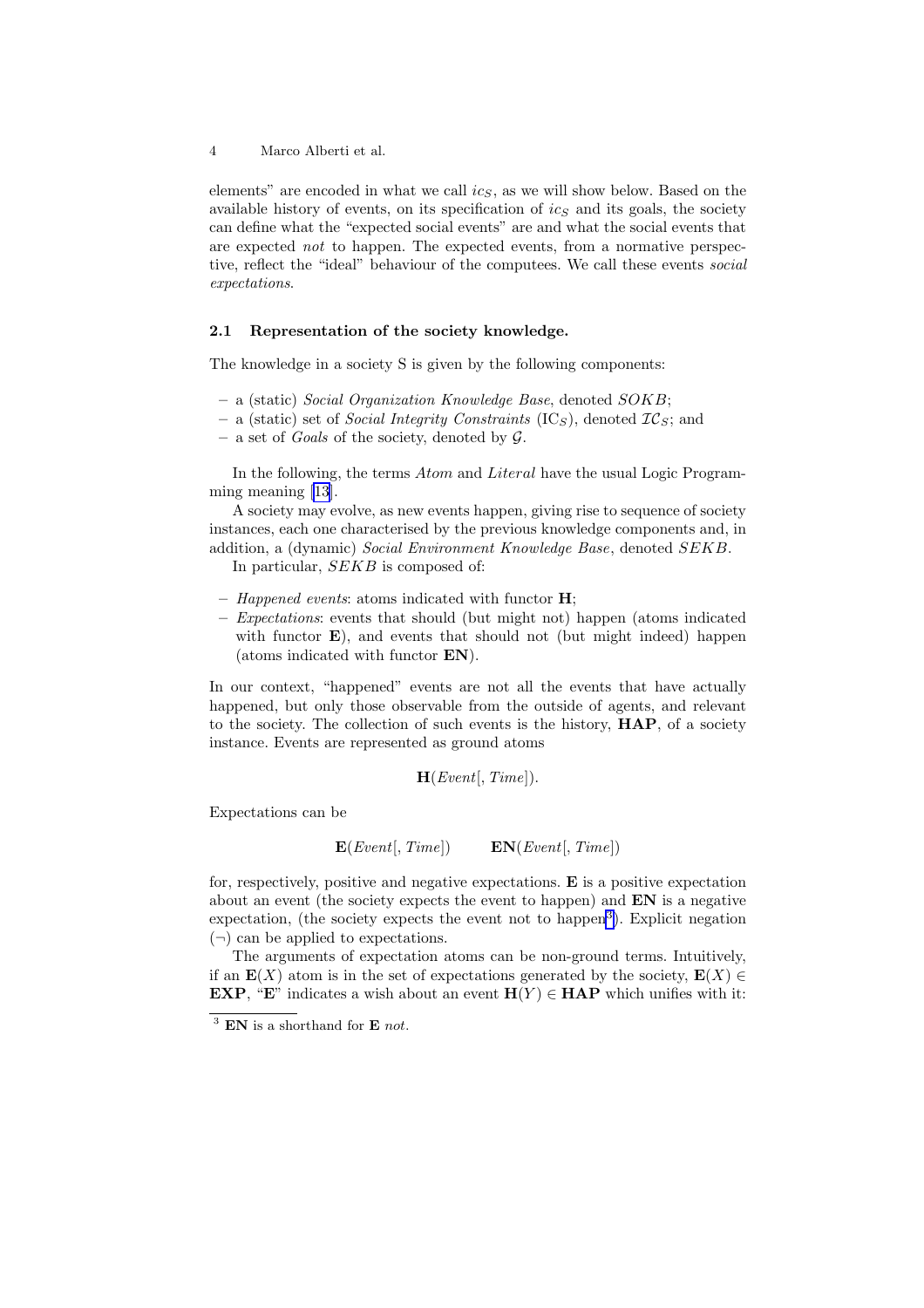<span id="page-4-0"></span> $X/Y$ . One such event will be enough to fulfill the expectation: thus, variables in an E atom are always existentially quantified.

For instance, in an auction context such as the one exemplified in [\[14](#page-23-0)], the following atom:

 $\mathbf{E}(tell(Auctioneer, Bidders, openauction(Item, Dialogue)), T_{open})$ 

could stand for an expectation about a communicative act tell made by a computee (Auctioneer), addressed to a (group of) computees (Bidders), with subject *openauction*(*Item, Dialogue*), at a time  $T_{open}$ .

The following scope rules and quantifications are adopted:

- $-$  variables in  $\bf{E}$  atoms are always existentially quantified with scope the entire set of expectations
- $-$  the other variables, that occur only in  $EN$  atoms are universally quantified (the scope of universally quantified variables is not important, as  $\forall X. p(X) \land$  $q(X)$  is logically equivalent to  $\forall X. p(X) \land \forall Y. q(Y)$ .

The SOKB defines structure and properties of the society, namely: goals, roles, and common knowledge and capabilities.  $SOKB$  can change from time to time. However, this knowledge can be seen as static since it describes the organization of a society which changes more slowly than the way the SEKB does. The SOKB is a logic program, consisting of clauses

$$
Clause ::= Atom \leftarrow Body
$$
  
\n
$$
Body ::= ExtLiteral \ [\ \land ExtLiteral \ ]^*
$$
  
\n
$$
ExtLiteral ::= Literal \ | \ Expectation \ | \ Constant
$$
  
\n
$$
Expectation ::= [\neg] \mathbf{E}(Event \ [, T]) \ | \ [\neg] \mathbf{EN}(Event \ [, T])
$$
\n(1)

In a clause, the variables are quantified as follows:

- $-$  Universally, if they occur only in literals with functor  $EN$  (and possibly constraints), with scope the body;
- Otherwise universally, with scope the entire Clause.

We call *definite* the predicates for which there exists a definition; i.e., a predicate whose name occurs in at least the head of a clause.

The following is a sample clause:

 $sold(Item) \leftarrow$ 

 $\mathbf{E}(tell(Auctioneer, Bidders, open auction(Item, Dialogue)), T_{open})$ (2)

It says that one way to fulfill the goal: "to have a certain item sold," could be to have some computee acting as an auctioneer and telling a set of possible bidders that an auction is open for the item.

The goal  $\mathcal G$  of the society has the same syntax as the  $Body$  of a clause in the SOKB, and the variables are quantified accordingly.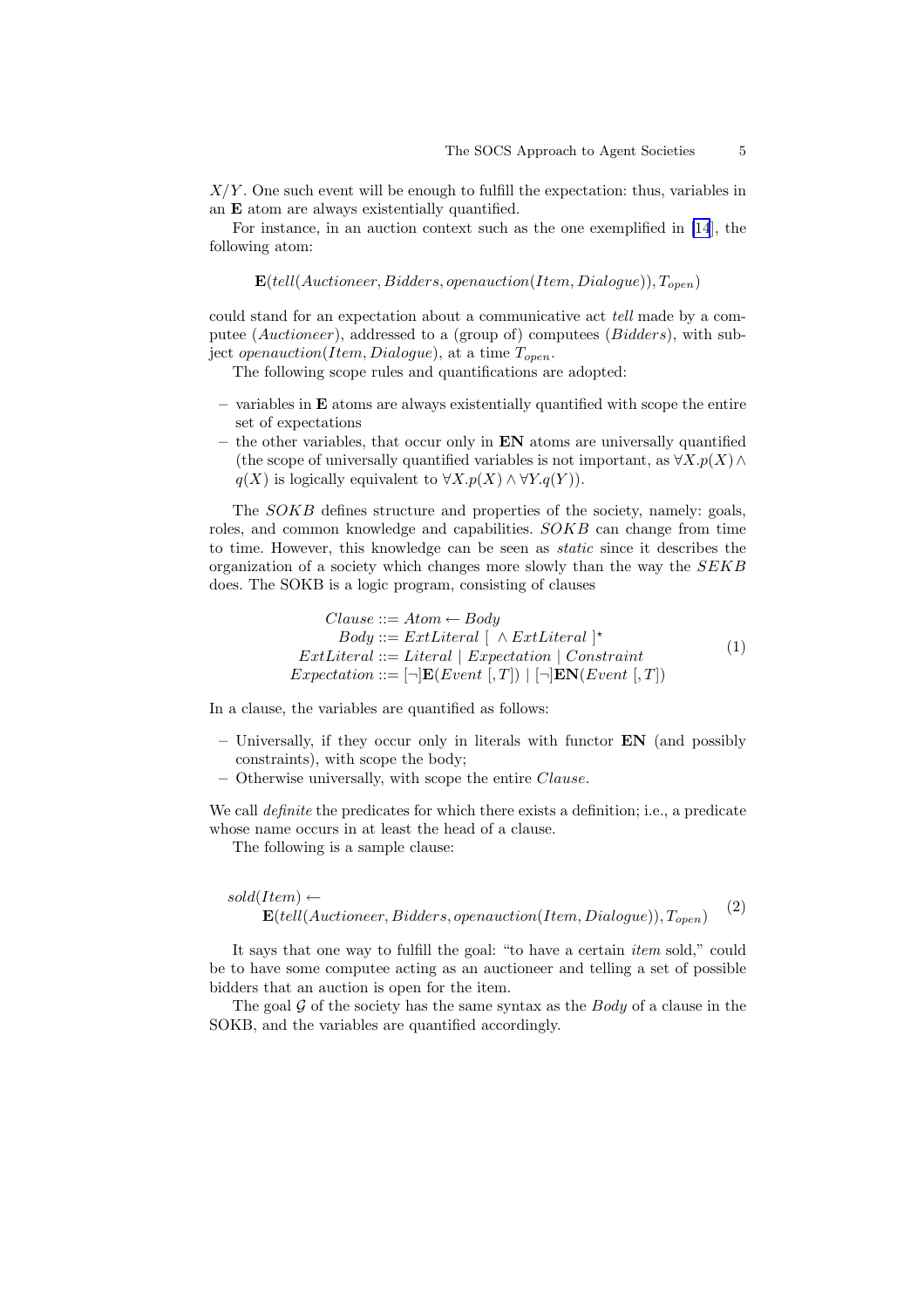As an example, we can consider a society with the goal of selling items. In order to sell an item, the society might expect some computee to embody the role of auctioneer. The goal of the society could be

 $\leftarrow sold(nail)$ 

and the society might have, in the  $SOKB$ , a rule such as Eq. [2](#page-4-0). Indeed, there could be more clauses specifying other ways of achieving the same goal, like expecting some computee to advertise a sale on some public channel, or generating an expectation about a request of that item by some potential customer agent. The protocol of the auction (i.e., the way the auctioneer and the bidders are expected to interact, and in particular, to interact in a socially meaningful way) can be then specified by means of  $ic_S$ .

Social Integrity Constraints are in the form of implications. We report here, for better readability, the characterizing part of their syntax:

$$
ic_S ::= \chi \rightarrow \phi
$$
  
\n
$$
\chi ::= (HEvent | Expectation) [\land BodyLiteral]^\star
$$
  
\n
$$
BodyLiteral ::= HEvent | Expectation | Literal |Constraint
$$
  
\n
$$
\phi ::= HeadDisjunct [\lor HeadDisjunct]^\star | \bot
$$
  
\n
$$
HeadDisjunct ::= Expectation [\land (Expectation |Constraint)]^\star
$$
  
\n
$$
Expectation ::= [\neg] \mathbf{E} (Event [, T]) | [\neg] \mathbf{EN} (Event [, T])
$$
  
\n
$$
HEvent ::= [\neg] \mathbf{H} (Event [, T])
$$

Given an  $ic_S \chi \to \phi$ ,  $\chi$  is called the *body* (or the *condition*) and  $\phi$  is called the head (or the *conclusion*).

The rules of scope and quantification are as follows:

- 1. Any variable in an  $ic_S$  must occur in at least an Event or in an Expectation.
- 2. The variables that occur both in the body and in the head are quantified universally with scope the entire  $ic_S$ .
- 3. The variables that occur only in the head (and must occur in at least one Expectation, by rule 1)
	- (a) if they occur in literals  $\mathbf E$  or  $\neg \mathbf E$  are quantified existentially and have as scope the disjunct they belong to;
	- (b) otherwise they are quantified universally.
- 4. The variables that occur only in the body are quantified inside the body as follows:
	- (a) if they occur only in conjunctions of  $\neg H$ , **EN**,  $\neg EN$  or *Constraints* are quantified universally;
	- (b) otherwise are quantified existentially.
- 5. The order of the quantifiers is indeed meaningful. In our syntax, the quantifier ∀ cannot be followed by ∃.

The following  $ic<sub>S</sub>$  models one of the auction rules, stating that each time a bidding event happens, the auctioneer should have sent before an openauction event (to all bidders).

 $\mathbf{H}(current\_time, T_c), \mathbf{H}(tell(S, R, bid(Item, P), A_{number}), T_{bid}), T_{bid} < T_c$  $\rightarrow$  **E**(tell(R, Bidders, openauction(Item,  $A_{number}$ )),  $T_{open}$ ),  $T_{open} \leq T_c$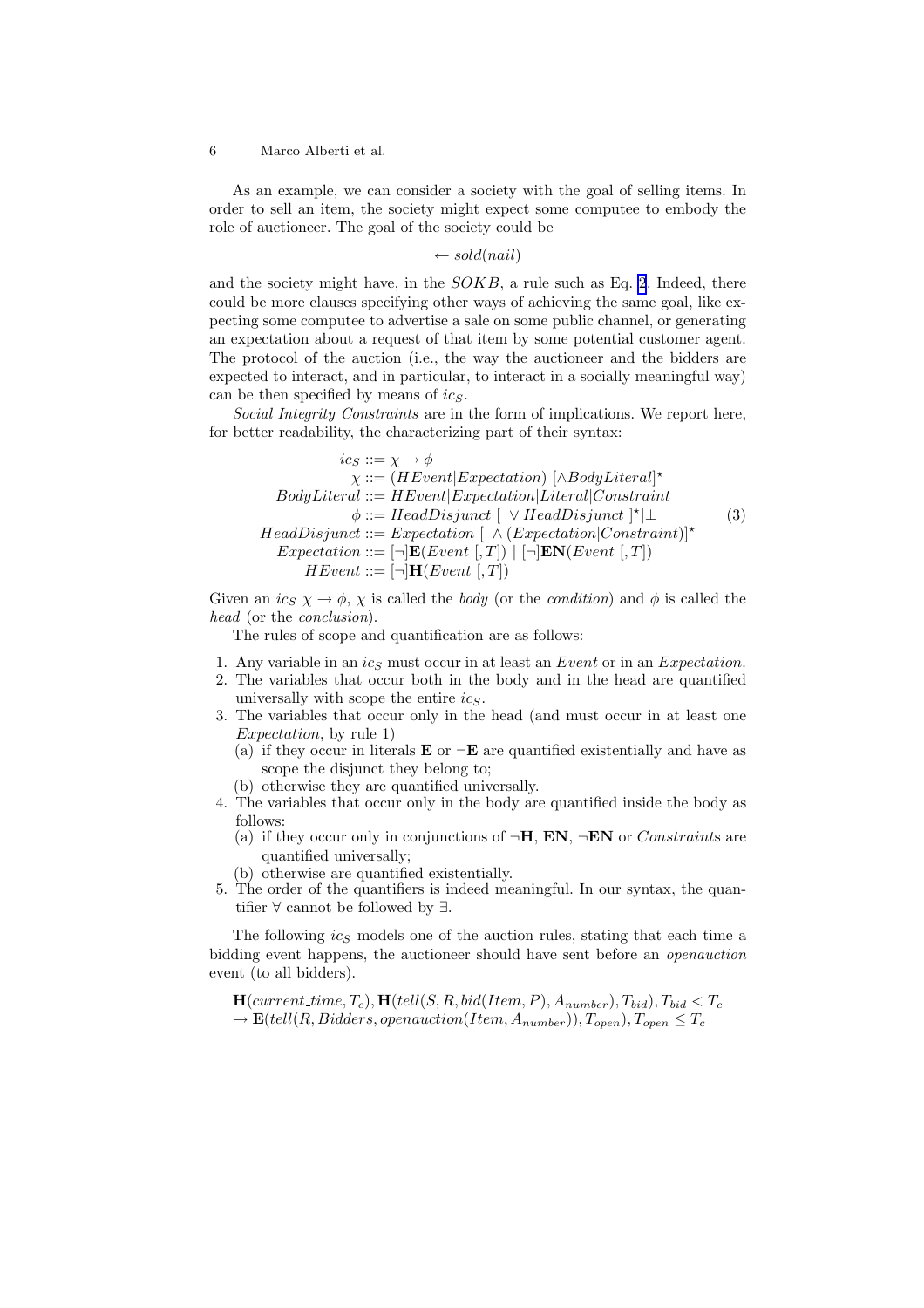#### 2.2 ALP Interpretation of the Society

SOCS social model has been interpreted in terms of Abductive Logic Programming [[7\]](#page-23-0), and an abductive semantics has been proposed for it [[15](#page-23-0)]. Abduction has been widely recognised as a powerful mechanism for hypothetical reasoning in the presence of incomplete knowledge [[16,17,18](#page-23-0),[19\]](#page-23-0). Incomplete knowledge is handled by labeling some pieces of information as abducibles, i.e., possible hypotheses which can be assumed, provided that they are consistent with the current knowledge base. More formally, given a theory  $T$  and a formula  $G$ , the goal of abduction is to find a (possibly minimal) set of atoms  $\Delta$  which together with  $T$  "entails"  $G$ , with respect to some notion of "entailment" that the language of  $T$  is equipped with.

An Abductive Logic Program (ALP, for short) [[7\]](#page-23-0) is a triple  $\langle KB, \mathcal{A}, IC \rangle$ where  $KB$  is a logic program, (i.e., a set of clauses),  $A$  is a set of predicates that are not defined in KB and that are called abducibles, IC is a set of formulae called Integrity Constraints. An abductive explanation for a goal G is a set  $\Delta \subseteq \mathcal{A}$ such that  $KB \cup \Delta \models G$  and  $KB \cup \Delta \models IC$ , for some notion of entailment  $\models$ .

In our social model, the idea is to exploit abduction for defining expected behaviour of the computees inhabiting the society, and an abductive proof procedure such as the SCIFF to dynamically generate the expectations and perform the compliance check. By "compliance check" we mean the procedure of checking that the  $ic<sub>S</sub>$  are not violated, together with the function of detecting fulfillment and violation of expectations.

Before we give the declarative semantics of the SOCS social model, we formalise better the notions of *instance* of a society, and *closure* of an instance of a society.

**Definition 1.** An instance  $\mathcal{S}_{\text{HAP}}$  of a society S is represented as an ALP, i.e., a triple  $\langle P, \mathcal{E}, \mathcal{IC}_S \rangle$  where:

- $P$  is the SOKB of S together with the history of happened events  $\text{HAP}$ ;
- $-\mathcal{E}$  is the set of abducible predicates, namely **E**, **EN**,  $\neg$ **E**,  $\neg$ **EN**;
- $IC_S$  are the social integrity constraints of S.

The set HAP characterises the instance of a society, and represents the set of observable and relevant events for the society which have already happened. Note that we assume that such events are always ground.

A society instance is closed, when its characterizing history has been closed under the Closed World Assumption (CWA), i.e., when no further event might occur. In the following, we indicate a closed history by means of an overline: HAP.

#### 2.3 Declarative semantics

We give semantics to a society instance by defining those sets of expectations which, together with the society's knowledge base and the happened events, imply an instance of the goal—if any—and *satisfy* the integrity constraints.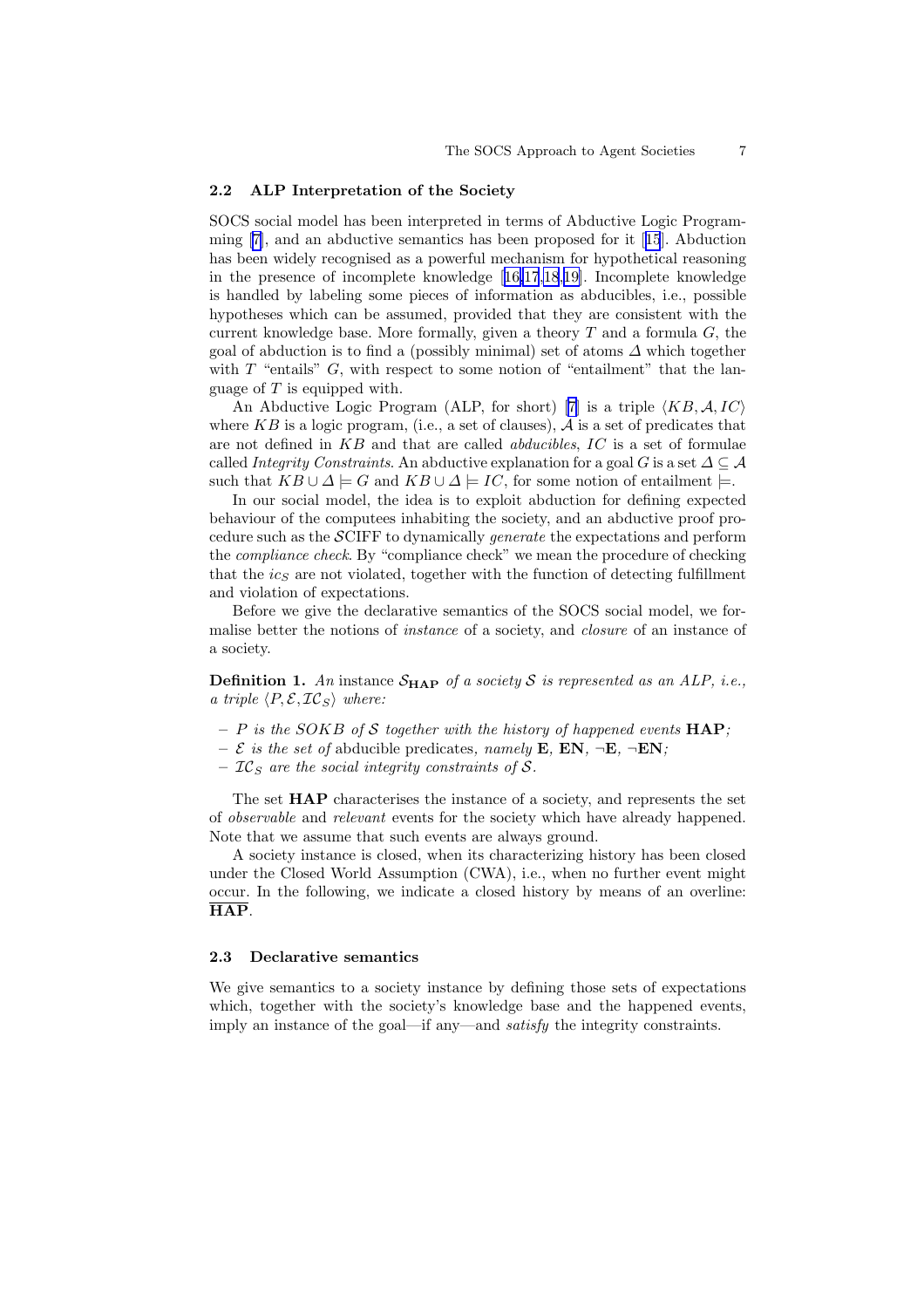<span id="page-7-0"></span>In our definition of integrity constraint satisfaction we will rely upon a notion of entailment in a three-valued logic, being it more general and capable of dealing with both open and closed society instances. Therefore, in the following, the symbol  $\equiv$  has to be interpreted as a notion of entailment in a three-valued setting [\[20](#page-24-0)].

Throughout this section, as usual when defining declarative semantics, we always consider the ground version of social knowledge base and integrity constraints, we do not consider CLP-like constraints. Moreover, we omit the time argument in events and expectations.

We first introduce the concept of  $IC_S$ -consistent set of social expectations<sup>4</sup>. Intuitively, given a society instance, an  $IC_S$ -consistent set of social expectations is a set of expectations about social events that are compatible with  $P$  (i.e., the SOKB and the set  $\text{HAP}$ , and with  $IC_S$ .

**Definition 2.** (*IC<sub>S</sub>*-consistency) Given a (closed/open) society instance  $S_{\text{HAP}}$ , an  $IC_S$ -consistent set of social expectations  $EXP$  is a set of expectations such that:

$$
SOKB \cup \mathbf{HAP} \cup \mathbf{EXP} \models \mathcal{IC}_S \tag{4}
$$

(Notice that for closed instances  $\bf{HAP}$  has to be read  $\bf{\overline{HAP}}$ ).

In definition 2 (and in the following definitions [5](#page-8-0), [6, 7](#page-8-0) and [8](#page-9-0)), for open instances we refer to a three-valued completion where only the history of events has not been completed. Therefore, for open instances,

$$
\mathit{SOKB} \cup \mathbf{HAP} \cup \mathbf{EXP} \models \mathcal{IC}_S
$$

is a shorthand for:

#### $Comp(SOKB \cup EXP) \cup HAP \cup CET \models \mathcal{IC}_S$

where  $Comp()$  is three-valued completion [[20\]](#page-24-0) and CET is Clark's equational theory.

For closed instances, instead,

$$
\mathit{SOKB} \cup \overline{\mathbf{HAP}} \cup \mathbf{EXP} \models \mathcal{IC}_S
$$

is a shorthand for:

$$
Comp(SOKB \cup \textbf{EXP} \cup \textbf{HAP}) \cup CET \models \mathcal{IC}_S
$$

since also the (closed) history of events needs to be completed.

 $IC<sub>S</sub>$ -consistent sets of expectations can be self-contradictory (e.g., both  $\mathbf{E}(p)$ ) and  $\neg E(p)$  may belong to a  $IC_S$ -consistent set). In particular, among the  $IC_S$ consistent sets of expectations, we are interested in those which are also consistent from the viewpoint of our intended use of expectations, i.e., in relation to

<sup>&</sup>lt;sup>4</sup> With abuse of terminology, we call this notion  $IC_S$ -consistency though it corresponds to the theoremhood view rather than to the consistency view defined in [\[8\]](#page-23-0).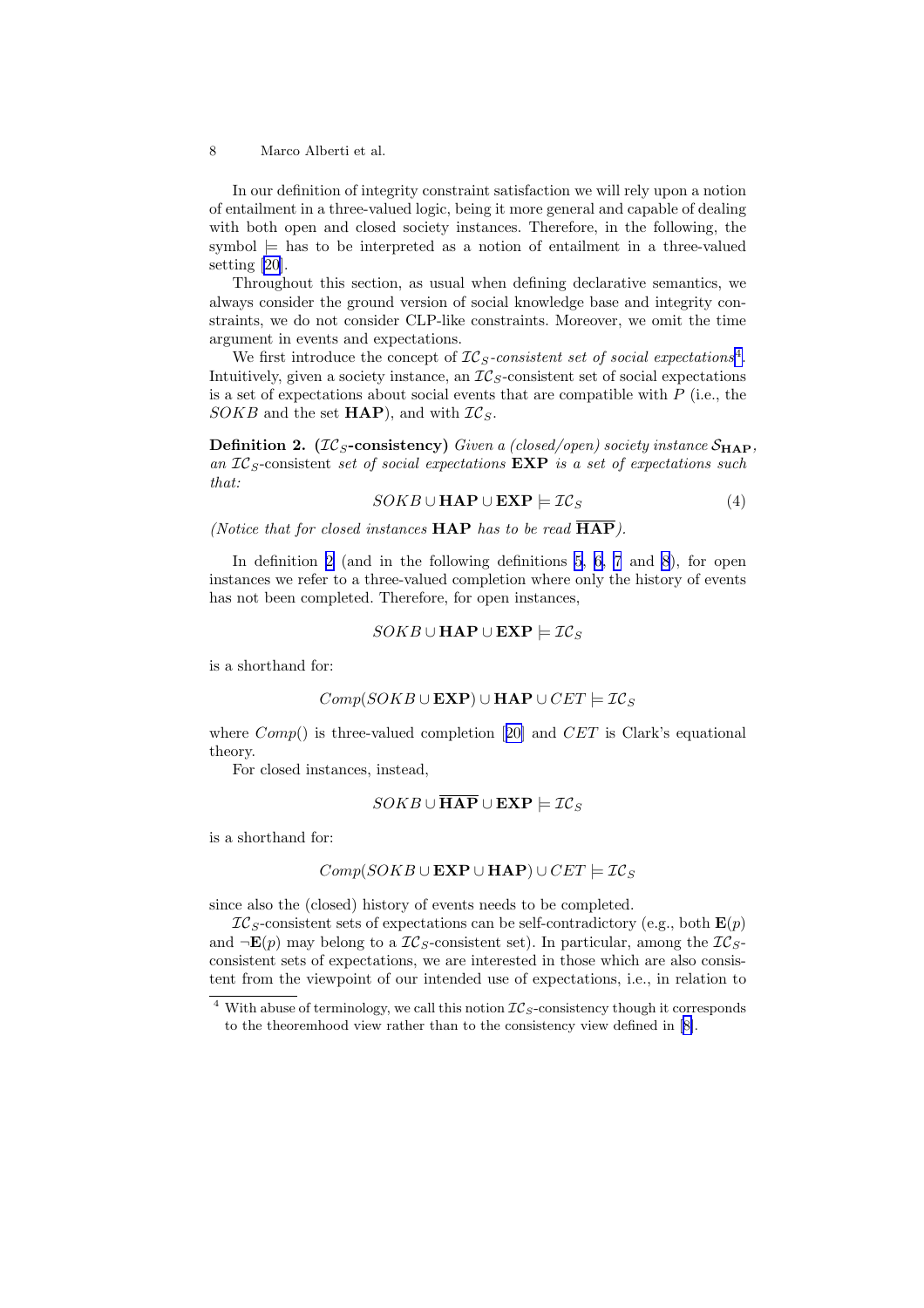<span id="page-8-0"></span>the semantics of interactions. We will say that a set EXP is E-consistent if it does not contain both a positive and a negative expectation of the same event, and that it is ¬-consistent if it does not contain both an expectation and its explicit negation:

**Definition 3.** (E-consistency) A set of social expectations  $EXP$  is E-consistent if and only if for each (ground) term p:

$$
\{ \mathbf{E}(p), \mathbf{EN}(p) \} \nsubseteq \mathbf{EXP}
$$

**Definition 4.** ( $\neg$ **-consistency**) A set of social expectations **EXP** is  $\neg$ -consistent if and only if for each (ground) term p:

$$
{\bf \{E}}(p),\neg {\bf E}(p){\bf \} \not\subseteq {\bf EXP} \qquad and \qquad {\bf \{EN}}(p),\neg {\bf EN}(p){\bf \} \not\subseteq {\bf EXP}.
$$

Given a closed (respectively, open) society instance, a set of expectations is called closed (resp. open) admissible if and only if it satisfies Definitions [2,](#page-7-0) 3 and 4, i.e., if it is  $TC_{S}$ -, E- and  $\neg$ -consistent.

Definition 5. (Fulfillment) Given a (closed/open) society instance  $S_{\rm HAP}$ , a set of social expectations  $EXP$  is fulfilled if and only if for all (ground) terms  $p$ :

$$
\mathbf{HAP} \cup \mathbf{EXP} \cup \{\mathbf{E}(p) \to \mathbf{H}(p)\} \cup \{\mathbf{EN}(p) \to \neg \mathbf{H}(p)\} \neq \bot
$$
 (5)

Notice that Definition 5 requires, for a closed instance of a society, that each positive expectation in EXP has a corresponding happened event in HAP, and each negative expectation in EXP has no corresponding happened event. This requirement is weaker for open instances, where a set  $EXP$  is not fulfilled only when a negative expectation occurs in the set, but the corresponding event happened (i.e., the implication  $\mathbf{EN}(p) \to \neg \mathbf{H}(p)$  is false).

Symmetrically, we define violation:

**Definition 6.** (Violation) Given a (closed/open) society instance  $S_{\text{HAP}}$ , a set of social expectations  $\mathbf{EXP}$  is violated if and only if there exists a (ground) term p such that:

$$
\mathbf{HAP} \cup \mathbf{EXP} \cup \{\mathbf{E}(p) \to \mathbf{H}(p)\} \cup \{\mathbf{EN}(p) \to \neg \mathbf{H}(p)\} \models \bot
$$
 (6)

Finally, we give the notion of goal achievability and achievement.

**Definition 7. Goal achievability** Given an open instance of a society,  $S_{\text{HAP}}$ , and a ground goal G, we say that G is achievable (and we write  $\mathcal{S}_{\textbf{HAP}} \approx_{\textbf{EXP}} G$ ) iff there exists an (open) admissible and fulfilled set of social expectations  $EXP$ , such that:

$$
SOKB \cup \mathbf{HAP} \cup \mathbf{EXP} \models G \tag{7}
$$

(which, as explained earlier, is a shorthand for  $Comp(SOKB \cup EXP) \cup HAP \cup$  $CET \models G$ ).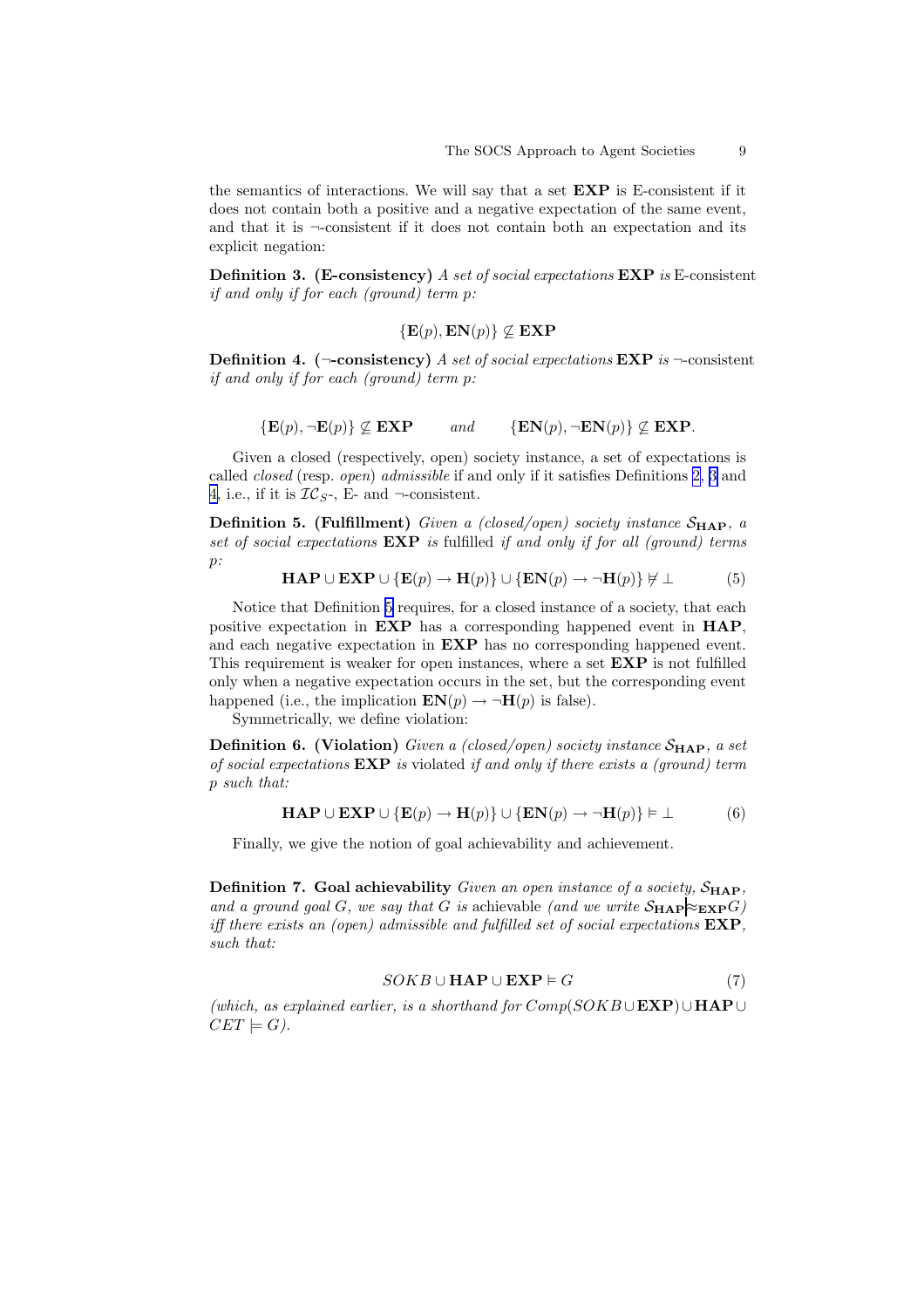<span id="page-9-0"></span>**Definition 8. Goal achievement** Given a closed instance of a society,  $S_{\overline{HAP}}$ , and a ground goal G, we say that G is achieved (and we write  $\mathcal{S}_{\overline{HAP}} \vDash_{\mathbf{EXP}} G$ ) iff there exists a (closed) admissible and fulfilled set of social expectations  $EXP$ , such that:

$$
SOKB \cup \overline{\textbf{HAP}} \cup \textbf{EXP} \models G \tag{8}
$$

 $(i.e., Comp(SOKB \cup \textbf{HAP} \cup \textbf{EXP}) \cup CET \models G).$ 

#### 3 Operational framework

The SCIFF proof procedure is inspired to the IFF proof procedure [\[8](#page-23-0)]. As the IFF, it is based on a transition system, that rewrites a formula into another, until no more rewriting transitions can be applied (quiescence). Each of the transitions generates one or more children from a node. As an extension of the IFF, the  $\mathcal{S}$ CIFF also has to deal with (i) universally quantified variables in abducibles  $(ii)$  dynamically incoming events  $(iii)$  consistency, fulfillment and violations (iv) CLP-like constraints.

Each node of the proof procedure is represented by the tuple

$$
T \equiv \langle R, CS, PSIC, PEXP, HAP, FULER, VIOL \rangle
$$

where

- $R$  is a conjunction (that replaces the Resolvent in SLD resolution); initially set to the goal  $G$ , the conjuncts can be atoms or disjunctions (of conjunctions) of atoms)
- $CS$  is the constraint store (as in Constraint Logic Programming [[9\]](#page-23-0))
- $-$  PSIC is a set of implications, representing partially solved social integrity constraints
- PEXP is the set of pending expectations
- HAP is the history of happened events
- FULF is a set of fulfilled expectations
- VIOL is a set of violated expectations

Initial Node and Success A derivation D is a sequence of nodes  $T_0 \rightarrow$  $T_1 \to \ldots \to T_{n-1} \to T_n$ . Given a goal G, a set of integrity constraints  $IC_S$ , and an initial history  $\mathbf{HAP}^i$  (that is typically empty) the first node is:  $T_0 \equiv$  $\langle \{G\}, \emptyset, \mathcal{IC}_S, \emptyset, \mathbf{HAP}^i, \emptyset, \emptyset \rangle$  i.e., the conjunction R is initially the query  $(R_0 =$  ${G}$ ) and the partially solved integrity constraints *PSIC* is the whole set of social integrity constraints ( $PSIC_0 = \mathcal{IC}_S$ ). The other nodes  $T_j$ ,  $j > 0$ , are obtained by applying one of the transitions of the proof procedure, until no further transition can be applied (we call this last condition quiescence).

Let us now give the definition of successful derivation, both in the case of an open society instance (where new events may be added to the history further on) and of a closed society instance.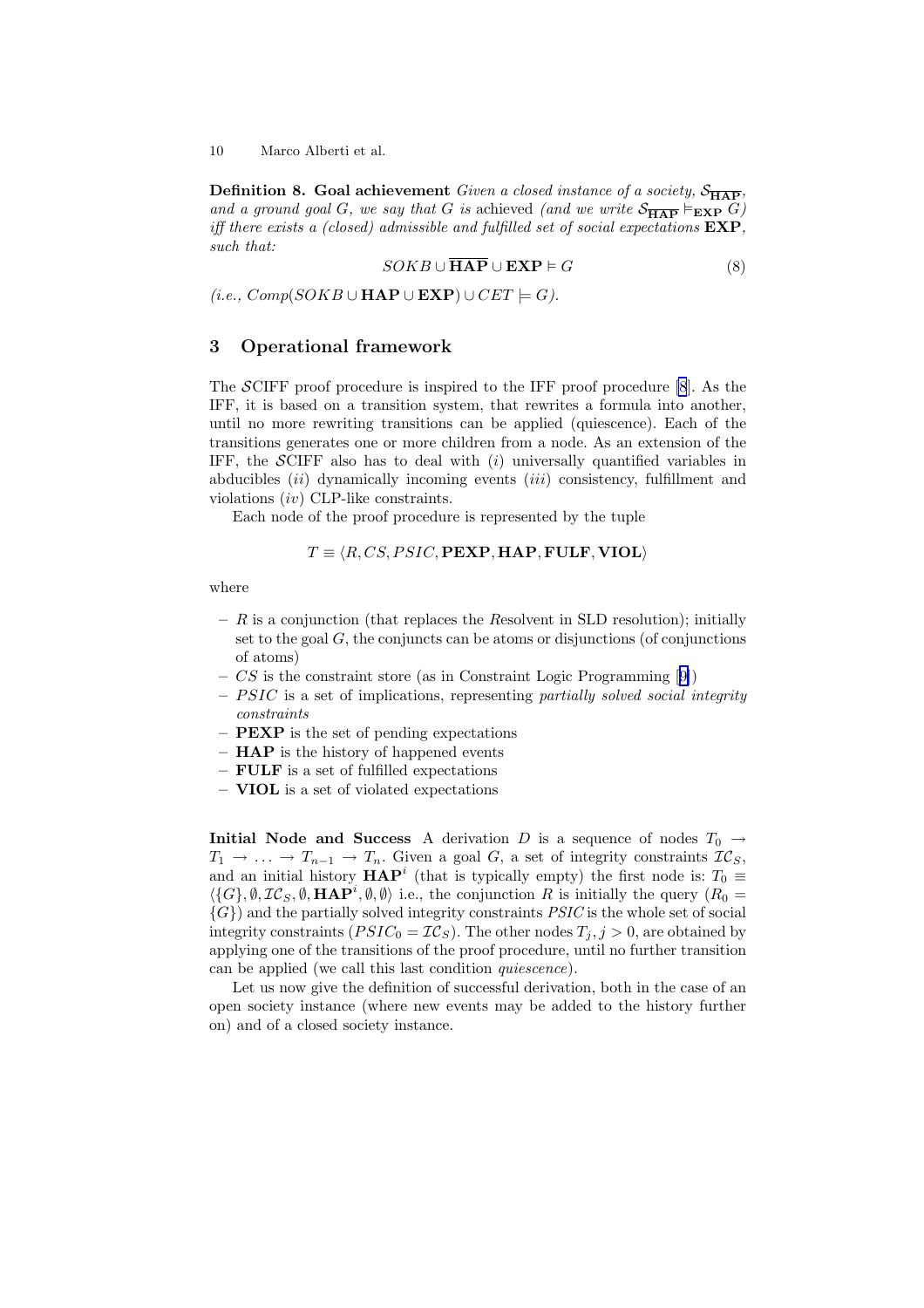**Definition 9.** Given an initial history  $\textbf{HAP}^i$  that evolves toward a final history  $\mathbf{HAP}^f$  (with  $\mathbf{HAP}^f \supseteq \mathbf{HAP}^i$ ), and an open society instance  $\mathcal{S}_{\mathbf{HAP}^i}$ , there exists an open successful derivation for a goal  $G$  iff the proof tree with root node

$$
\langle \{G\}, \emptyset, \mathcal{IC}_S, \emptyset, \mathbf{HAP}^i, \emptyset, \emptyset \rangle
$$

has at least one leaf node

## $\langle \emptyset, CS, PSIC, \textbf{PEXP}, \textbf{HAP}^f, \textbf{FULF}, \emptyset \rangle$

where  $CS$  is consistent (i.e., there exists a ground variable assignment such that all the constraints are satisfied).

Analogously, there exists a closed successful derivation iff the proof tree has at least one leaf node

## $\langle \emptyset, CS, PSIC, \textbf{PEXP}, \textbf{HAP}^f, \textbf{FULF}, \emptyset \rangle$

where CS is consistent, and **PEXP** contains only negative literals  $\neg$ **E** and  $\neg$ **EN**.

From each non-failure leaf node  $N$ , answers can be extracted in a very similar way to the IFF proof procedure. Answers of the SCIFF proof procedure, called expectation answers, are composed of an answer substitution and a set of abduced expectations. First, an answer substitution  $\sigma'$  is computed such that (i)  $\sigma'$  replaces all variables in N that are not universally quantified by a ground term (ii)  $\sigma'$  satisfies all the constraints in the store  $CS_N$ . Notice that, by definition [9](#page-9-0), there must be a grounding of the variables satisfying all the constraints. In other words, we assume that the solver is (theory) complete [[21\]](#page-24-0), i.e., for each set of constraints c, the solver always returns true or false, and never unknown. Otherwise, if the solver is incomplete,  $\sigma'$  may not exist. The non-existence of  $\sigma'$ is discovered during the answer extraction phase. In such a case, the node  $N$  will be marked as a failure node, and another leaf node can be selected (if it exists).

**Definition 10.** Given a non-failure node N, let  $\sigma'$  be the answer substitution extracted from N.

Let  $\sigma = \sigma'|_{vars(G)}$  be the restriction of  $\sigma'$  to the variables occurring in the initial goal G. Let  $\mathbf{EXP}_N = (\mathbf{FULF}_N \cup \mathbf{PERP}_N)\sigma'$ . The pair  $(\mathbf{EXP}_N, \sigma)$  is the expectation answer obtained from the node N.

#### 3.1 Transitions

The transitions are based on those of the IFF proof procedure, augmented with those of CLP [[9\]](#page-23-0), and with specific transitions accommodating the concepts of fulfillment, dynamically growing history and consistency of the set of expectations with respect to the given definitions (Definitions [2,](#page-7-0) [3,](#page-8-0) and [4](#page-8-0)).

Due to lack of space, we do not list all the transitions, but we informally describe the main ones, and we give the formal definition of one (Violation EN), in order to give the taste of how the proof procedure works. The full list of transition can be found in [[10\]](#page-23-0).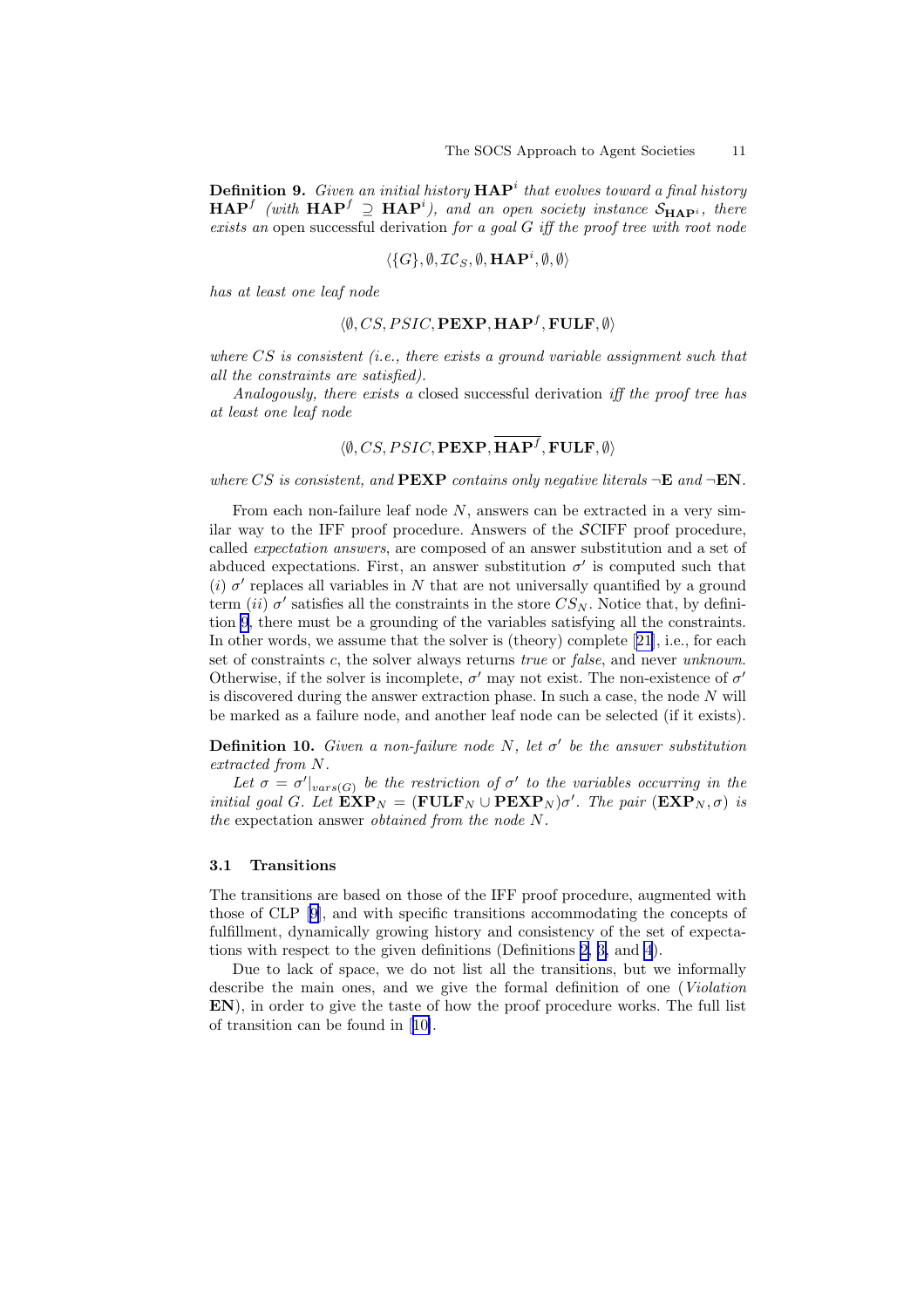IFF-like transitions The SCIFF proof procedure inherits the transitions of the IFF proof procedure. The IFF proof procedure starts with a formula (that replaces the concept of resolvent in logic programming) built as a conjunction of the initial query and the  $ICS$ . Then it repeatedly applies one of the following inference rules:

unfolding replaces resolution: given a node with a definite atom, it replaces it with one of its definitions;

**propagation** propagates  $ic_S$ : given a node containing  $A \wedge B \to C$  and an atom A' that unifies with A, it replaces the implication with  $(A = A') \wedge B \to C$ ;

splitting distributes conjunctions and disjunctions, making the final formula in a sum-of-products form;

case analysis if the body of an  $ic<sub>S</sub>$  contains  $A = A'$ , case analysis nondeterministically tries  $A = A'$  or  $A \neq A'$ ,

factoring tries to reuse a previously made hypothesis;

rewrite rules for equality use the inferences in the Clark Equality Theory; **logical simplifications** try to simplify a formula through equivalences like  $[A \wedge \]$  $false \rightarrow false$ ,  $[true \rightarrow A] \leftrightarrow A$ , etc.

Thanks to these inference rules, each node is always translated into a (disjunction of) conjunctions of atoms and implications; e.g., it can look like:

$$
(A_1 \wedge A_2 \wedge [B_1 \wedge B_2 \rightarrow A_3] \wedge [B_3 \wedge B_4 \rightarrow A_4])
$$
  

$$
\vee (A_i \wedge A_j \wedge A_k \wedge [B_y \rightarrow A_z] \wedge [B_5 \rightarrow false])
$$

the atoms have a similar meaning to those in the resolvent in LP, while the implications are (partially-propagated) integrity constraints.

Given a formula, it is always clear the quantification of the variables by the following rules:

- if a variable is in the initial query, then it is *free*;
- $-$  else if it appears in an atom, it is existentially quantified;
- else (it appears only in implications) it is universally quantified.

CLP-like The SCIFF proof procedure also deals with constraints. It contains the CLP transitions [[9\]](#page-23-0) of *Constrain* (moves a constraint from  $R$  to the constraint store  $CS$ ), Infer (infers new constraints given the current state of  $CS$ ) and Consistent (checks if the constraint store is satisfiable). The solver has been extended to deal with unification and disunification of existentially and universally quantified atoms.

Dynamically incoming events We assume to have an external set of events that happen in the society; the events in this external set are inserted in the history **HAP** by a transition *Happening*. Other transitions deal with non-happening of events and closure of the history.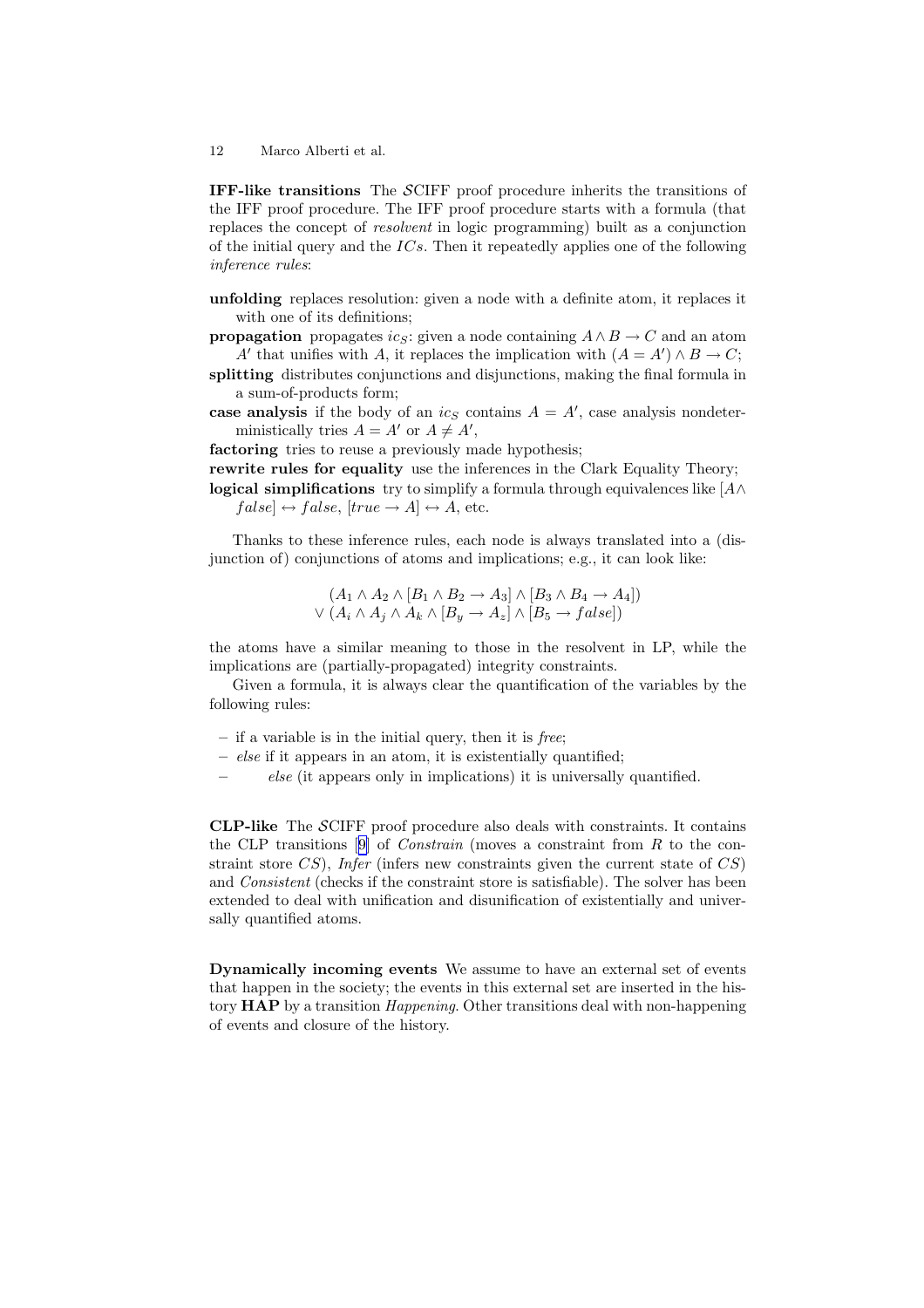Consistency, Fulfillment and Violation In order to rule out nodes that are either inconsistent with respect to the declarative semantics or contain violations, we defined transitions that nondeterministically try to unify/disunify the terms in atoms. For instance, in order to detect a violation of EN atoms, we need to check if one happened event unifies with it. We have the transition:

Violation **EN** Given a node  $N_k$  as follows:

 $-$  PEXP<sub>k</sub> = PEXP' ∪ {EN(E<sub>1</sub>)}  $-$  HAP<sub>k</sub> = HAP<sup>'</sup>  $\cup$  {H $(E_2)$ }

violation **EN** produces two nodes  $N_{k+1}^1$  and  $N_{k+1}^2$ , where

|                                 | $k+1$ |                                                                                         | $k+$ |  |                                         |  |
|---------------------------------|-------|-----------------------------------------------------------------------------------------|------|--|-----------------------------------------|--|
| $\widehat{\mathbf{VIOL}_{k+1}}$ |       | $=$ $\textbf{VIOL}_k \cup \{\textbf{EN}(E_1)\} \textbf{VIOL}_{k+1} = \text{VIOL}_{k+1}$ |      |  | $\mathbf{VIOL}_k$                       |  |
|                                 |       | $CS_{k+1} = CS_k \cup \{E_1 = E_2\}$                                                    |      |  | $CS_{k+1} = CS_k \cup \{E_1 \neq E_2\}$ |  |

Example 1. Suppose that  $\text{HAP}_k = {\text{H}(p(1, 2))}$  and  $\exists X \forall Y \text{PEXP}_k = {\text{EN}(p(X, Y))}.$ Violation EN will produce the two following nodes:

$$
\exists X \forall Y \mathbf{P} \mathbf{EXP}_k = \{ \mathbf{EN}(p(X, Y)) \}
$$

$$
\mathbf{HAP}_k = \{ \mathbf{H}(p(1, 2)) \}
$$

$$
X = 1 \land Y = 2 \qquad X \neq 1 \lor Y \neq 2
$$

$$
\mathbf{VIOL}_{k+1} = \{ \mathbf{EN}(p(1, 2)) \} \qquad \begin{array}{c} \mid \\ X \neq 1 \end{array}
$$

where the last simplification in the right branch is due to the rules of the constraint solver [[10\]](#page-23-0).

#### 3.2 Sample Derivation

Let us consider a simple protocol: if a computee is asked for some information, it should either provide the information or refuse, but not both.<sup>5</sup> The protocol definition is given by means of the following Social Integrity Constraints:

 $IC_1$ :  $\mathbf{H}(tell(A, B, query-ref(Info), D), T)$  $\mathbf{E}(tell(B, A, \text{inform}(Info, \text{Answer}), D), T_1), T_1 < T + 10 \vee$  $\mathbf{E}(\text{tell}(B, A, \text{refuse}(\text{Info}), D), T_1), T_1 < T + 10$  $IC_2$ :  $H(tell(A, B, inform(Info, Answer), D), T)$  $EN(tell(A, B, refuse(Info), D), T_1), T_1 > T$  $IC_3$ :  $\mathbf{H}(tell(A, B, refuse(Info), D), T)$  $EN(tell(A, B, inform(Info, Answer), D), T_1), T_1 > T$ 

and let us suppose that the history evolves from an empty history to a final history  $HAP<sup>f</sup>$  composed of only two events:

 $H(tell(yves, david, query-ref(train_info), d_1), 1)$  $H(tell(david, yves, inform(train_info, "departs(sw, rm, 10:15)"), d<sub>1</sub>), 2)$ 

 $\frac{5}{5}$  This protocol is inspired to the FIPA query-ref interaction protocol [\[22](#page-24-0)].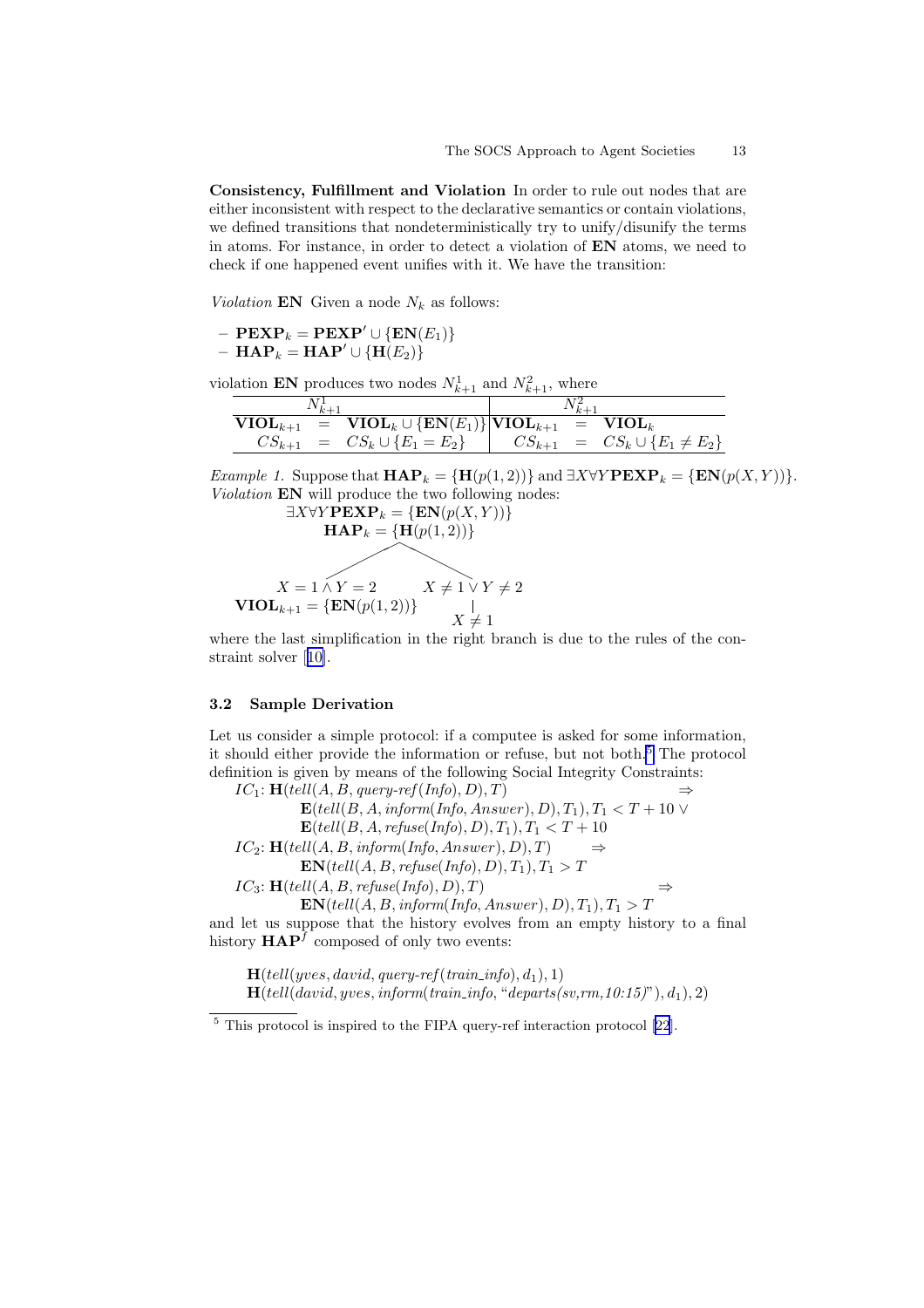The first node of the derivation tree is  $N_0 \equiv \langle \emptyset, \emptyset, \mathcal{IL}_S, \emptyset, \emptyset, \emptyset, \emptyset \rangle$ . The only applicable transition is Happening with one of the events in the external set of happened events; in this example, we will consider the events in chronological order:

 $N_1 \equiv \langle \emptyset, \emptyset, PSIC, \emptyset, \{ \mathbf{H}(tell(yves, david, query-ref(train_info), d_1), 1) \}, \emptyset, \emptyset \rangle.$ 

Now transition *Propagation* is applicable to  $IC_1$ .

$$
PSIC_2 = \{ IC_1, IC_2, IC3, \n A' = yves, B' = david, Info' = train_info, D' = d_1, T' = 1 \n \rightarrow E(tell(B', A', inform(Info', Answer'), D'), T'_1), T'_1 < T' + 10 \n \lor E(tell(B', A', refuse(Info'), D'), T'_1), T'_1 < T' + 10 \n \}
$$

Each of the equalities in the body of the implication is dealt with by case analysis. Concerning  $A' = yves$ , case analysis generates two nodes: in the first  $A' = yves$  and in the second  $A' \neq yves$  is put in the constraint store. Since A' is universally quantified, the constraint  $\overrightarrow{A}' = yves$  succeeds when applying transition Consistent, and  $A' \neq yves$  fails.



where

$$
IC'_1 = \left\{\begin{array}{l} B' = \mathit{david}, \mathit{Info'} = \mathit{train}.\mathit{info}, D' = d_1, T' = 1 \\ \quad \rightarrow \mathbf{E}(\mathit{tell}(B', \mathit{yves}, \mathit{inform}(\mathit{Info'}, \mathit{Answer'}), D'), T'_1), T'_1 < T' + 10 \\ \quad \vee \mathbf{E}(\mathit{tell}(B', \mathit{yves}, \mathit{refuse}(\mathit{Info'}), D'), T'_1), T'_1 < T' + 10 \end{array}\right.
$$

After applying case analysis for each equality in the body, and the successive constraint solving step, we have only one non-failure node:

$$
N_{10} = \langle \emptyset, \emptyset, PSIC_{10}, \emptyset, \mathbf{HAP}_{10}, \emptyset, \emptyset \rangle
$$

 $PSIC_{10} = \{IC_1, IC_2, IC_3,$  $true \rightarrow \mathbf{E} (tell (david, yves, inform (train_info, Answer'), d_1), T'_1),$  $T_1 \leq 1 + 10$  $\forall$  **E**(tell(david, yves, refuse(train\_info), d<sub>1</sub>),  $T_1'$ ),  $T_1' < 1 + 10$ }  $\mathbf{HAP}_{10} = \{ \mathbf{H}(tell(yves, david, query-ref(train_info), d_1), 1) \}$ 

We apply *Logical Equivalence* to the implication with *true* antecedent. Then, since element R of the produced node  $(N_{11}$  not shown here) contains a disjunction, splitting can be applied, and its application generates two nodes. Let us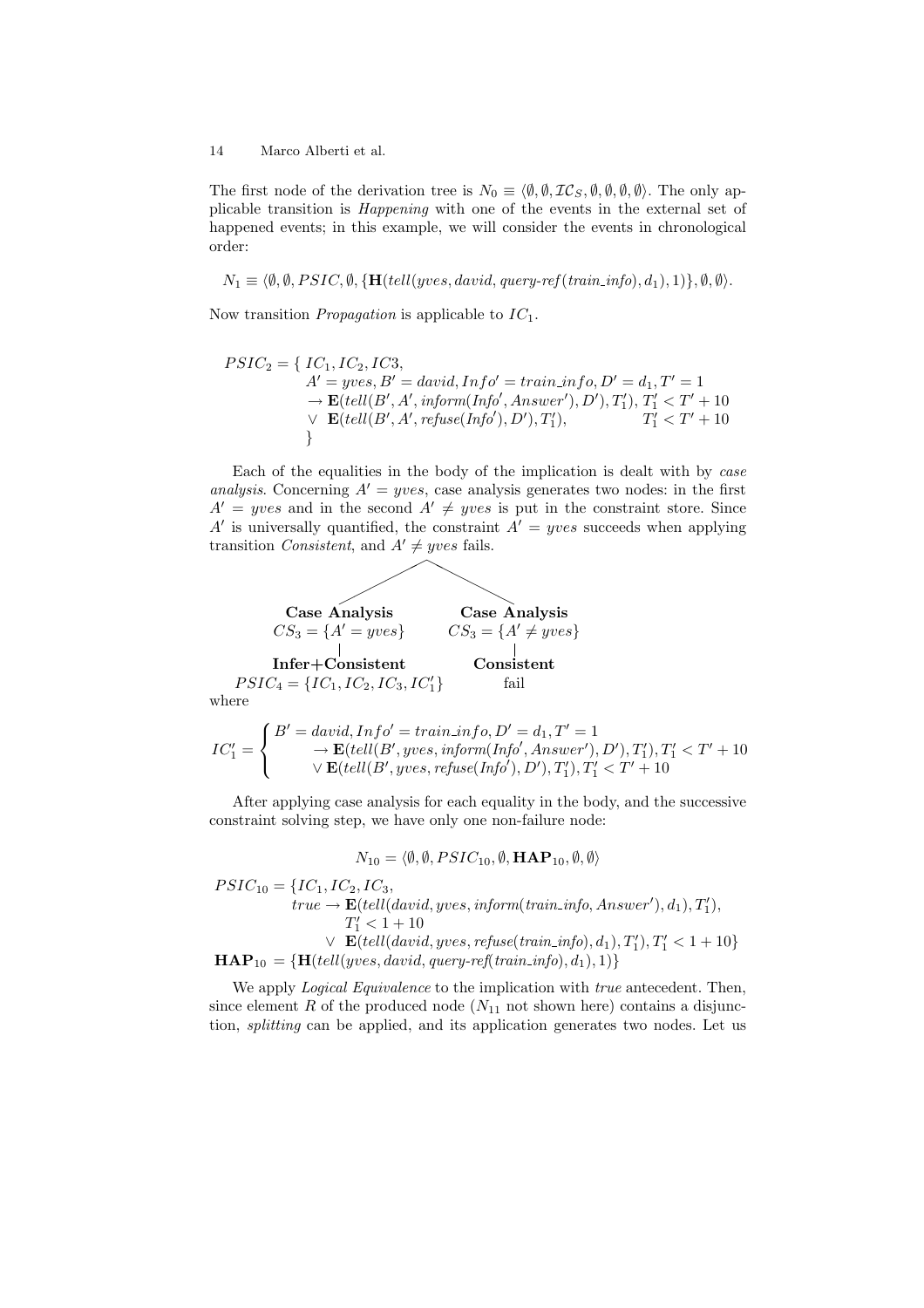<span id="page-14-0"></span>consider the first node  $N'_{14}$ , having:

$$
R'_{14} = \emptyset
$$
  

$$
PEXP'_{14} = \{E(tell(david, yves, inform(train_info, Answer'), d_1), T'_1)\}
$$
  

$$
CS'_{14} = \{T'_1 < 1 + 10\}
$$

The declarative reading of this node is:

 $\exists \text{Answer}, \exists T'_1. \ T'_1 < 1+10$ 

 $\land$   $\mathbf{E}(tell (david, yves, inform (train_info, Answer'), d_1), T'_1).$ 

Suppose that now happening transition is applied with the second event in the external set of happened events<sup>6</sup>.

$$
\mathbf{HAP}_{15} = \{ \mathbf{H}(tell(yves, david, query-ref(train_info), d_1), 1), \\ \mathbf{H}(tell(david, yves, inform(train_info, "departs(sw,rm, 10:15))", d_1), 2) . \}
$$

We can now apply transition fulfillment  $E$  with the event  $H(tell(david, yves,$  $\widehat{inform...}$ ) in the history. The transition opens two alternative nodes,  $N'_{16}$  and  $N''_{16}$ : either the event in the expectation unifies with the event in the history, and becomes fulfilled, or it does not unify and remains pending.

$$
CS'_{16} = \{Answer' = "departs(sw, rm, 10:15)" \land T'_1 = 2
$$
  
\n
$$
-\frac{\land T'_1 < 1 + 10\}}{\mathbf{FULF}'_{16} = \{\mathbf{E}(tell(david, yves, inform(train_info, Answer'), d_1), T'_1)\}}
$$
  
\n
$$
\begin{aligned}\n\mathbf{PEXP}'_{16} &= \emptyset \\
CS''_{16} &= \{(Answer' \neq "departs(sw, rm, 10:15)" \lor T'_1 \neq 2) \\
&\quad \land T'_1 < 1 + 10\} \\
\mathbf{FULF}''_{16} &= \emptyset \\
\mathbf{PEXP}'_{16} &= \{\mathbf{E}(tell(david, yves, inform(train_info, Answer'), d_1), T'_1)\}\n\end{aligned}
$$

The second node can be fulfilled if the history is still open, as other events may happen matching the pending expectation. If the history gets closed, the pending expectation will become violated, so the second will be a violation node. This does not mean that the proof is in a global violation. As in SLD resolution a global failure is obtained only if all the leaves of the proof tree are failure nodes, in the same way in  $\mathcal{S}$ CIFF we have a global violation only if all the leaves contain violations (i.e., in all alternative branches,  $\mathbf{VIDL} \neq \emptyset$ ). This is not the case in this example, since in the first node,  $N'_{16}$ , the expectations are fulfilled).

Other transitions are applicable to this node; we do not continue the example because their application is very similar to the ones already presented. For example, transition *Propagation* will be applied to  $IC_2$  and to the event  $H(tell(david, yves, inform...)$  in the history, thus providing a new expectation  $\mathbf{EN}(tell (david, yves, refuse(train_info), d_1), T'_1), T'_1 > 2.$ 

<sup>6</sup> Of course, the happening transition was applicable also to the previous nodes. We are giving here a sample derivation, but others may be possible.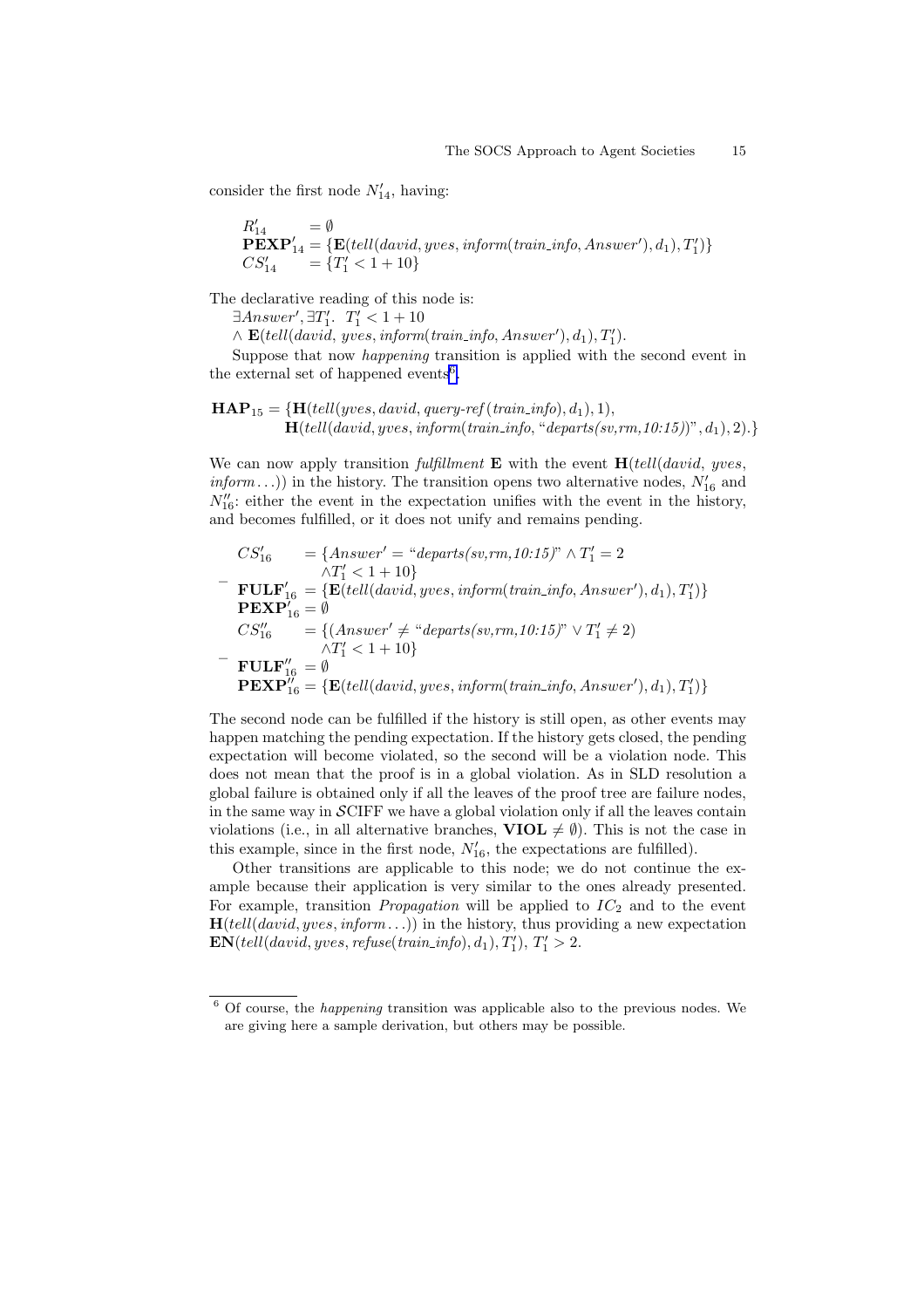

Fig. 1. Overview of the SOCS-SI architecture

# 4 Implementation

In this section, we describe the implementation of SOCS-SI, the tool for compliance verification of agent interaction. The tool is composed of an implementation of the SCIFF proof-procedure specified in the previous section, interfaced to a graphical user interface and to a component for the observation of agent interaction.

The SOCS-SI software application is composed of a set of modules. All the components except one (SCIFF) are implemented in the Java language.

The core of SOCS-SI is composed of three main modules (see Fig. 1), namely:

- Event Recorder : fetches events from different sources and stores them inside the History Manager.
- $-$  History Manager: receives events from the Event Recorder and composes them into an "event history".
- Social Compliance Verifier: fetches events from the History Manager and passes them to the proof-procedure in order to check the compliance of the history to the specification.

Computees communicate by exchanging messages, which are then translated into H events. The Event Recorder fetches events and records them into the History Manager, where they become available to the proof-procedure (see Sect. [4.1\)](#page-16-0). As soon as the proof-procedure is ready to process a new event, it fetches one from the History Manager. The event is processed and the results of the computation are returned to the GUI. The proof-procedure then continues its computation by fetching another event if there is any available, otherwise it suspends, waiting for new events.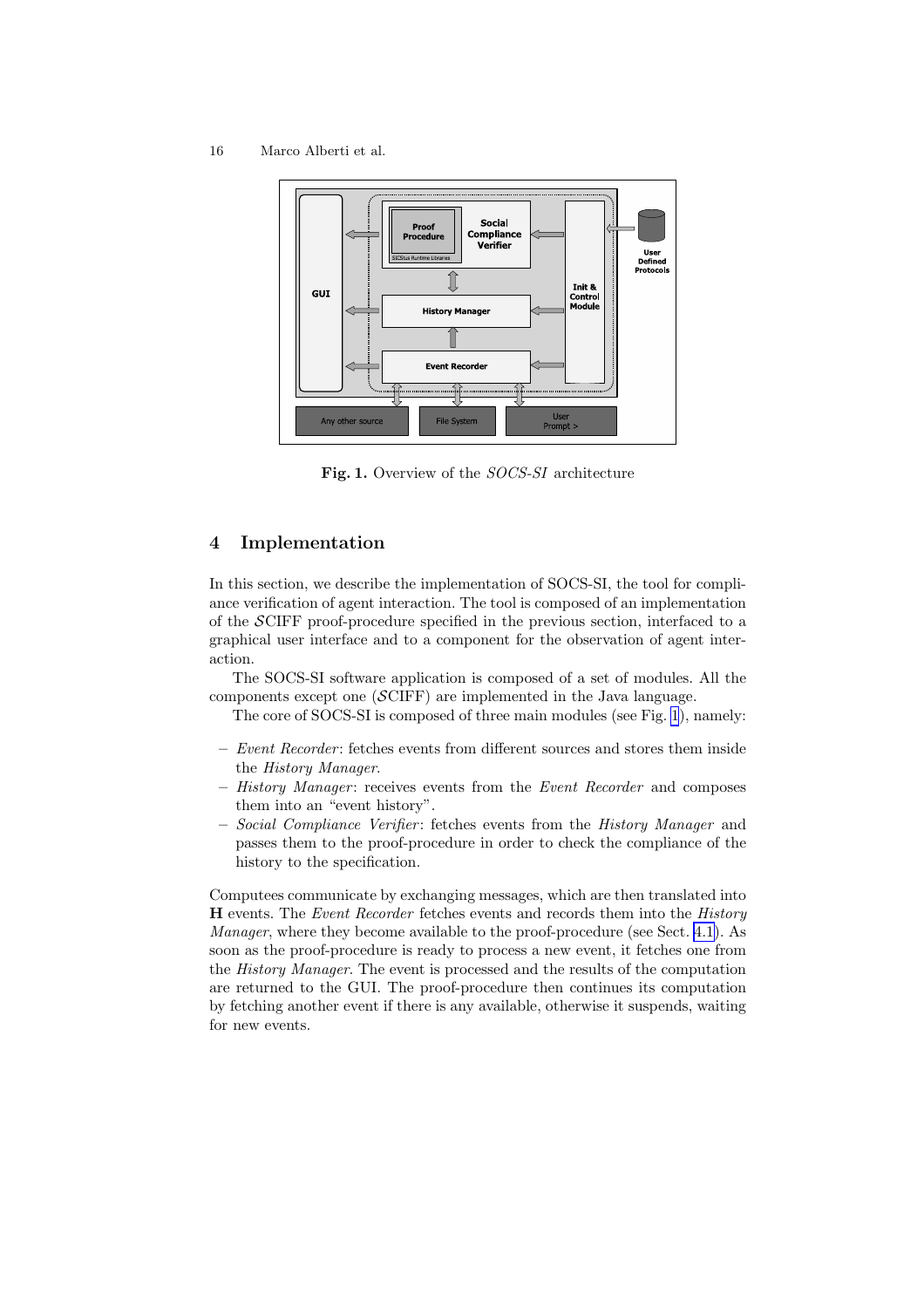<span id="page-16-0"></span>A fourth module, named *Init<sup>g</sup>Control Module* provides for initialization of all the components in the proper order. It receives as initial input a set of protocols defined by the user, which will be used by the proof-procedure in order to check the compliance of agents to the specification.

#### 4.1 Implementation of  $\mathcal{S}$ CIFF

The SCIFF proof procedure has been implemented in SICStus Prolog [[23](#page-24-0)], exploiting its constraint libraries and, in particular, the Constraint Handling Rules (CHR) library [\[24](#page-24-0)].

The data structures representing the proof tree nodes are represented as follows:

 $- R$  is represented by the Prolog resolvent;

 $- CS$  is the CLP (CLPFD, CLPB) constraint store;

 $-$  PSIC, EXP, HAP, FULF, VIOL are represented as CHR constraints.

Attributes [\[25](#page-24-0)] are used to represent the quantification (existential or universal) of variables in expectations; an ad-hoc CHR constraint (reif unify/3) implements reified unification (i.e., both the constraints  $=$  and  $\neq$ ) between variables and terms.

Thanks to the representation of most data structures as CHR constraints, the transitions (such as propagation, happening, fulfillment/violation) that modify those data structures have been implemented by exploiting the CHR computational model.

For instance, the following rule immplements the check for E-consistence:

```
e_consistency @
```

```
e(EEvent,ETime),
en(ENEvent,ENTime)
==>
reif_unify(p(EEvent,ETime),p(ENEvent,ENTime),0).
```
This is a *propagation* rule, i.e., a rule that adds a constraint to the *CHR* store whenever a combination of constraints is present in the store. The name of the rule is e\_consistency. e(EEvent,ETime) and en(ENEvent,ENTime) are the two CHR constraints representing the expectations  $\mathbf{E}(EEvent, ETime)$  and  $EN(ENEvent, ENTime)$ , respectively. Whenever these two constraints are in the CHR store, the dis-unification constraint

```
reif_unify(p(EEvent,ETime),p(ENEvent,ENTime),0)
```
is added to the store to impose that the arguments of the positive and the negative expectations do not unify, as required by E-consistency (see Def. [3](#page-8-0)).

The CLP transitions, instead, are delegated to the CLP solvers available in SICStus Prolog: we have used CLPFD for finite domains and CLPB for binary domains variables, but in principle it would be possible to use any CLP library based on SICStus.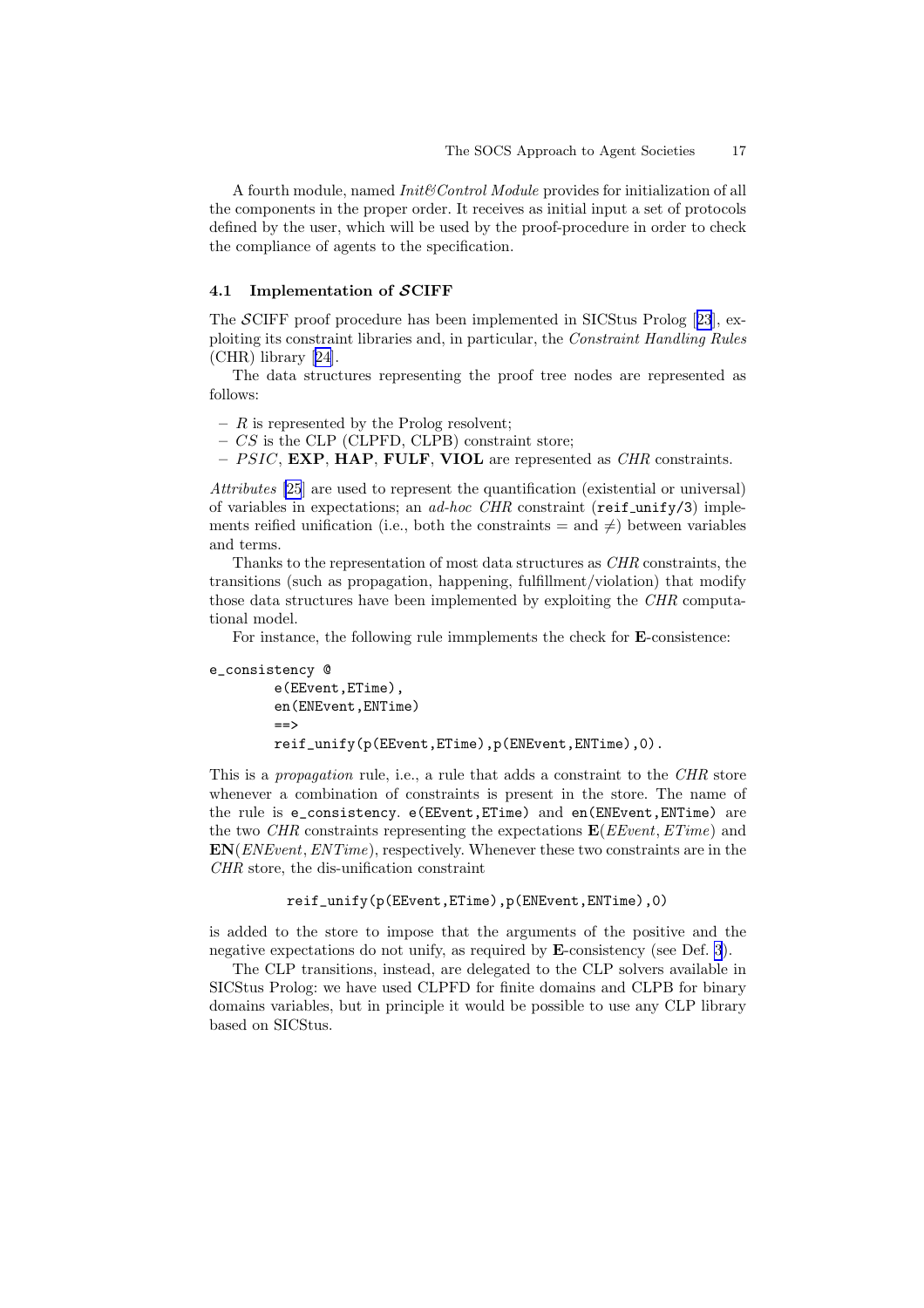<span id="page-17-0"></span>

| SOCS Demo - Society Infrastructure 'sO'                                               |                                                                                               |        |            |                       |                                                                                                                                                                                                                                                        |  |                |               |  |  |  |  |
|---------------------------------------------------------------------------------------|-----------------------------------------------------------------------------------------------|--------|------------|-----------------------|--------------------------------------------------------------------------------------------------------------------------------------------------------------------------------------------------------------------------------------------------------|--|----------------|---------------|--|--|--|--|
| File Run ?                                                                            |                                                                                               |        |            |                       |                                                                                                                                                                                                                                                        |  |                |               |  |  |  |  |
| 鳳                                                                                     |                                                                                               |        |            | Execution mode: step1 |                                                                                                                                                                                                                                                        |  |                |               |  |  |  |  |
| Internal state<br>™ All                                                               |                                                                                               |        |            |                       |                                                                                                                                                                                                                                                        |  |                |               |  |  |  |  |
| ⊙-<br>Expectations<br>$<$ c73><br>h(tell(svs,f,inform(arrival time(tr123),1032),d),6) |                                                                                               |        |            |                       |                                                                                                                                                                                                                                                        |  |                |               |  |  |  |  |
|                                                                                       | Messages<br>h(tell(svs,f,refuse(arrival time(tr123)),d),5)<br>$c47>$                          |        |            |                       |                                                                                                                                                                                                                                                        |  |                |               |  |  |  |  |
|                                                                                       | h(tell(f, svs, query ref(arrival time(tr123)), d), 3)<br>$<$ c8><br>Integrity Constraints     |        |            |                       |                                                                                                                                                                                                                                                        |  |                |               |  |  |  |  |
| o.                                                                                    | fulf(e(tell(svs,f,refuse(arrival time(tr123)),d),5))<br>$<$ c72>                              |        |            |                       |                                                                                                                                                                                                                                                        |  |                |               |  |  |  |  |
|                                                                                       | $<$ c103><br>⊕ ⊡ Messages<br>viol(en(tell(svs,f,inform(arrival time(tr123), 172922),d), 17270 |        |            |                       |                                                                                                                                                                                                                                                        |  |                |               |  |  |  |  |
|                                                                                       | $0)$ )<br>Sent                                                                                |        |            |                       |                                                                                                                                                                                                                                                        |  |                |               |  |  |  |  |
|                                                                                       | $<$ c86><br>Received                                                                          |        |            |                       |                                                                                                                                                                                                                                                        |  |                |               |  |  |  |  |
|                                                                                       | pending(en(tell(svs,f,refuse(arrival time(tr123)),d), 153681))<br>→ Expectations              |        |            |                       |                                                                                                                                                                                                                                                        |  |                |               |  |  |  |  |
| ⊕r∃svs                                                                                |                                                                                               |        |            |                       |                                                                                                                                                                                                                                                        |  |                |               |  |  |  |  |
|                                                                                       |                                                                                               | ۰      |            |                       |                                                                                                                                                                                                                                                        |  |                |               |  |  |  |  |
|                                                                                       |                                                                                               |        |            |                       | $\blacktriangle \blacktriangledown$ , and an experimental decomposition of the contract of the contract of the contract of the contract of the contract of the contract of the contract of the contract of the contract of the contract of the contrac |  |                |               |  |  |  |  |
| <b>Events</b>                                                                         |                                                                                               |        |            |                       |                                                                                                                                                                                                                                                        |  |                |               |  |  |  |  |
| SocsiDs                                                                               | contextId                                                                                     | Sender | Receivers  | Performative          | Content                                                                                                                                                                                                                                                |  | Time           | Local Time    |  |  |  |  |
| sO                                                                                    | d                                                                                             |        | <b>SVS</b> | query ref             | arrival time(tr123)                                                                                                                                                                                                                                    |  | $\overline{3}$ | 1074006080609 |  |  |  |  |
| sū                                                                                    | d                                                                                             | svs    |            | refuse                | arrival time(tr123)                                                                                                                                                                                                                                    |  | 51             | 1074006080640 |  |  |  |  |
| sū                                                                                    | d                                                                                             | svs    |            | inform                | arrival time(tr123), 1032                                                                                                                                                                                                                              |  | ß.             | 1074006080642 |  |  |  |  |
|                                                                                       |                                                                                               |        |            |                       |                                                                                                                                                                                                                                                        |  |                |               |  |  |  |  |
|                                                                                       |                                                                                               |        |            |                       |                                                                                                                                                                                                                                                        |  |                |               |  |  |  |  |
| Stopped                                                                               |                                                                                               |        |            |                       |                                                                                                                                                                                                                                                        |  |                |               |  |  |  |  |
|                                                                                       |                                                                                               |        |            |                       |                                                                                                                                                                                                                                                        |  |                |               |  |  |  |  |

Fig. 2. A screenshot of the application

The SCIFF proof tree is searched with a depth-first strategy, so to exploit the Prolog stack for backtracking. The success of the proof procedure (see Def. [8\)](#page-9-0) is mapped onto a successful Prolog derivation.

#### 4.2 The Graphical User Interface

The Graphical User Interface is implemented by using the Swing graphic library, and implements the Model-View-Control programming pattern. The main window is composed of three areas (or sub-windows), and of a button bar that contains the controls (see Fig. 2).

The bottom area contains the list of all the messages received by SOCS-SI. The left pane contains the list of agents known by the society, i.e., agents that have performed at least one communicative action. The central pane contains the results of the computation, returned by the proof-procedure. These results are expressed in terms of society expectations about the future behavior of agents, and also in terms of fulfilled expectations and violations of social rules. By selecting an agent from the left pane, it is possible to restrict the information shown on the larger pane to be only that relevant to that particular agent. Among other features, it is possible to execute step-by-step the application, so that it elaborates one message at a time and then waits for a user acknowledge (similarly to the debug interface of modern compilers).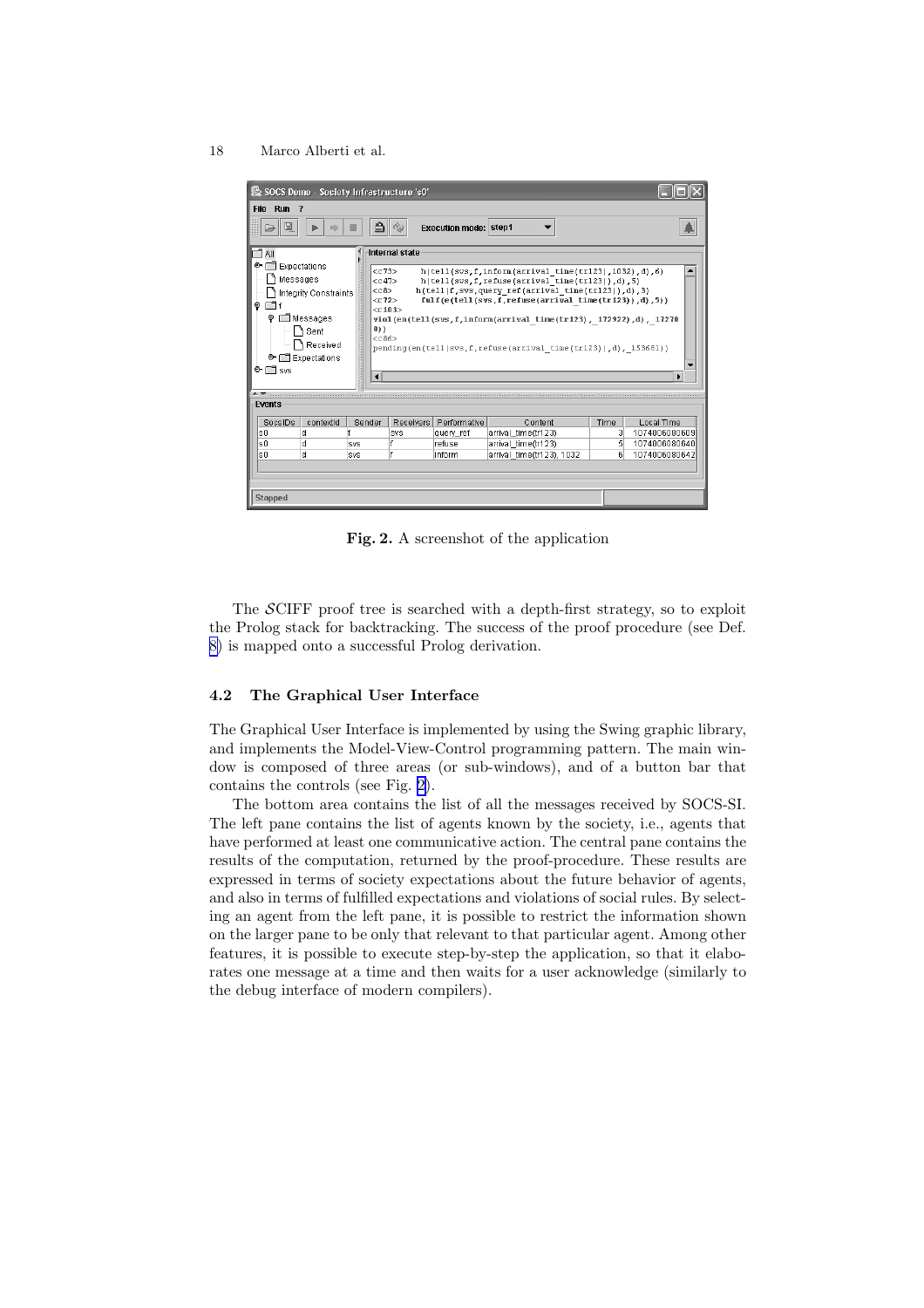## 5 Related Work

The main result of the first two years of the SOCS project, with respect to societies od computees, is the definition of a social framework. In doing this, we have provided (i) a declarative representation of the social knowledge,  $(ii)$  a logic formalism based on social expectations and  $TC_S$ , for specifying social rules and easily verifiable protocols, and for defining the semantics of communicative acts in an open system scenario, *(iii)* a *proof-procedure* proven correct with respect to the declarative representation of the social knowledge, and  $(iv)$  a prototypical implementation of the social framework which can be used to test the framework with a number of scenarios, protocols, and communication languages.

Our work relates to several aspects of Multi-Agent Systems research, in terms of social and interaction models, operational frameworks, and implemented systems, and to work done in Computational Logics, specifically in extensions of logic programming. Space limitations prevent us from thoroughly discussing here the SOCS social framework in relationship with other conspicuous work done on all these areas. We will only give an overview of some related work, and give a reference to the relevant project deliverables for further discussions.

 $IC<sub>S</sub>$  represent in a way social norms. Several researchers have studied the concepts of norms, commitments and social relations in the context of Multi-Agent Systems [\[26](#page-24-0)]. Furthermore, a lot of research has been devoted in proposing architectures for developing agents with social awareness (see, for instance [[27\]](#page-24-0)). Our approach can be conceived as complementary to these efforts, since instead of proposing a specific architecture for designing computees, our work is mainly focused on the definition of a society infrastructure based on Computational Logic for regulating and improving robustness of interaction in an open environment, where the internal architecture of the computees might be unknown.

Our work is very related, as far as objectives and methodology, to the work on computational societies presented and developed in the context of the ALFEBI-ITE project [\[28](#page-24-0)]. We have in fact the same understanding of openness, as we pointed out in the introduction. In turn, our work is especially oriented to computational aspects, and it was developed with the purpose of providing a computational framework that can be directly used for automatic verification of properties such as compliance.

Most formal approaches to protocol modelling specify protocols as legal sequences of actions [\[29](#page-24-0), pp.19–22]. In this way, protocols can be over-constrained, and this affects autonomy, heterogeneity, and ability to exploit opportunities and exceptions [[30\]](#page-24-0). Moreover, the mentalistic approach to protocol definition has been much criticized mainly because its assumptions regarding agents' internals are not realistic in open societies of heterogeneous agents [\[31](#page-24-0)]. Therefore we advocated a *social* approach, where the semantics of interactions is defined in terms of the effects of the computees interactions on the society. Following this approach, even if the computees mental state cannot be accessed, it is possible to verify whether communicating computees in a society comply to some social laws and norms which regulate the interactions. Another expressive advantage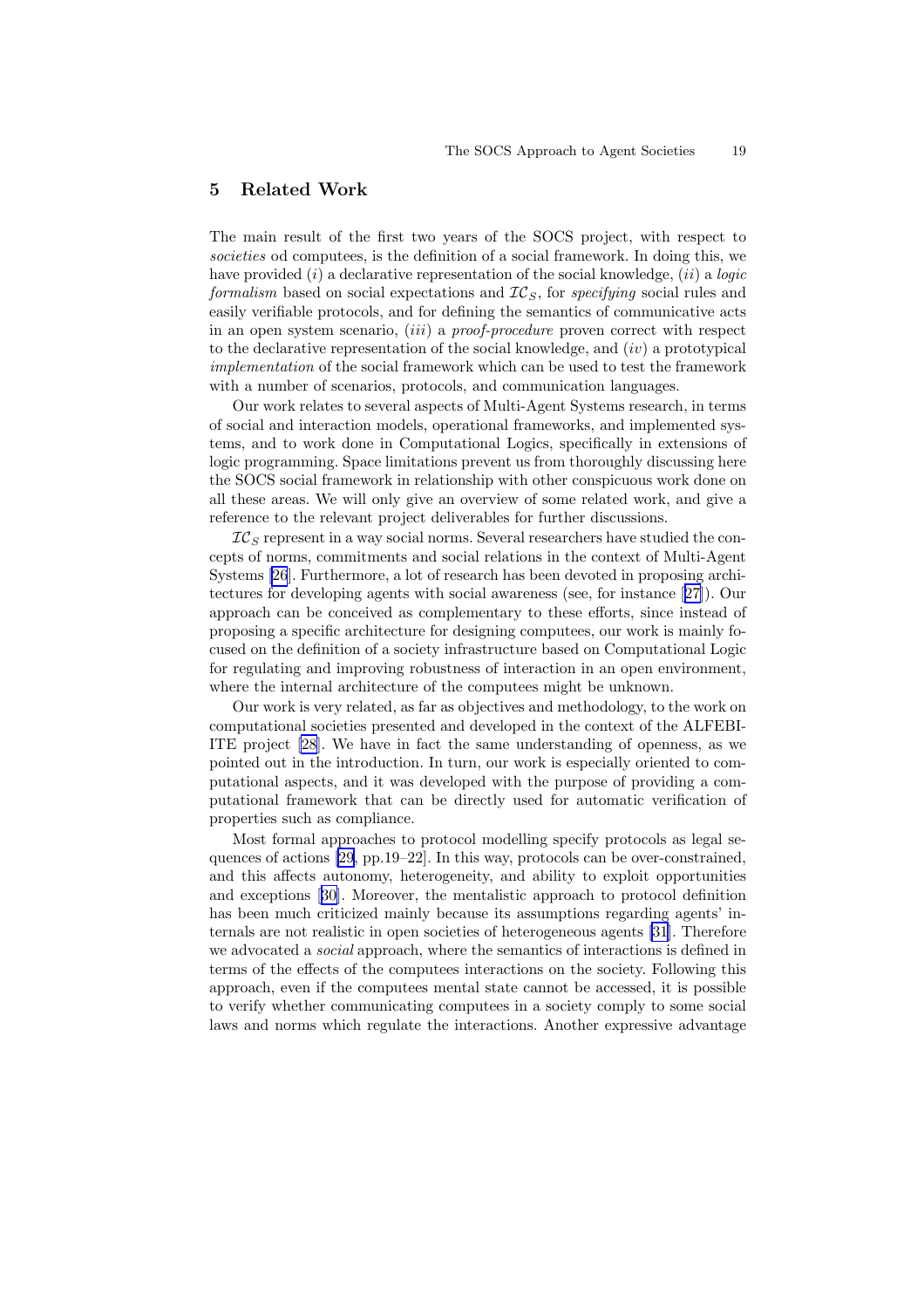of our framework is that it can express with the same formalism both protocols and social semantics of communicative acts.

In our social approach we drew inspiration from work done by Yolum and Singh [\[30](#page-24-0)] where a social semantics of agent interaction protocols is exemplified by using a commitment-based approach, and by Fornara and Colombetti [[32,33,34\]](#page-24-0), especially as it concerns the semantics of communication languages [[29](#page-24-0), pp. 37–41]. In particular, the latter approach is similar to ours in that it specifies the semantics of actions in terms of their social effects, and presupposes a social framework (which is called institution in [\[33](#page-24-0)]) for assigning agents with roles, verifying their social behavior and, possibly, recovering from violation conditions. There are, however, some significant differences with [[33\]](#page-24-0), mainly originating from the different paradigm we have chosen to express semantics (logic-based instead of object-oriented), as it is shown in [\[29](#page-24-0), p. 71].

Yolum and Singh also propose an interesting way of linking together communicative acts and protocol specifications using the idea of social semantics in [[30](#page-24-0)], where an agent can find a communication path leaving no pending commitments by exploiting its reasoning/planning capabilities. Our approach rather aims at ensuring protocol compliance regardless of computees' reasoning capabilities. In fact,  $IC_S$  are designed to explicit constraints between communicative acts. However, equipping the communication model of single computees with sufficient knowledge to reason about social expectations is certainly an interesting option. This topic is discussed in D4 [[35\]](#page-24-0).

Finally, there exist other approaches based on Deontic Logic to formally defining norms and dealing with their possible violations. An example of it is work by Dignum et al. [\[36](#page-25-0)], as discussed in [\[29,](#page-24-0) pp. 72]. Deontic operators have been used not only at the social level, but also at the agent level. Notably, in IMPACT [\[37,38](#page-25-0)], agent programs may be used to specify what an agent is obliged to do, what an agent may do, and what an agent cannot do on the basis of deontic operators of Permission, Obligation and Prohibition (whose semantics does not rely on a Deontic Logic semantics). In this respect, IMPACT and our work have similarities even if their purpose and expressivity are different. The main difference is that the goal of agent programs in IMPACT is to express and determine by its application the behavior of a single agent, whereas our goal is to express rules of interaction, that instead cannot really determine and constrain the behavior of the single computees participating to the interaction protocols, since computees are autonomous.

Our work is not only directly related to social aspects of MAS, but also to extensions of Logic Programming for MAS. In particular, the syntax of  $ic<sub>S</sub>$  is strictly related to that of integrity constraints in the IFF proof-procedure [[8\]](#page-23-0). In [[29](#page-24-0), pp. 92–94] work on  $TC_S$  is discussed with that done by Fung and Kowalski, with a focus on some syntactic aspects of the integrity constraints handled by the IFF proof-procedure. Briefly, the  $\mathcal{S}$ CIFF can be considered as an extension of the IFF proof procedure that also:

<sup>–</sup> abduces atoms with variables universally quantified;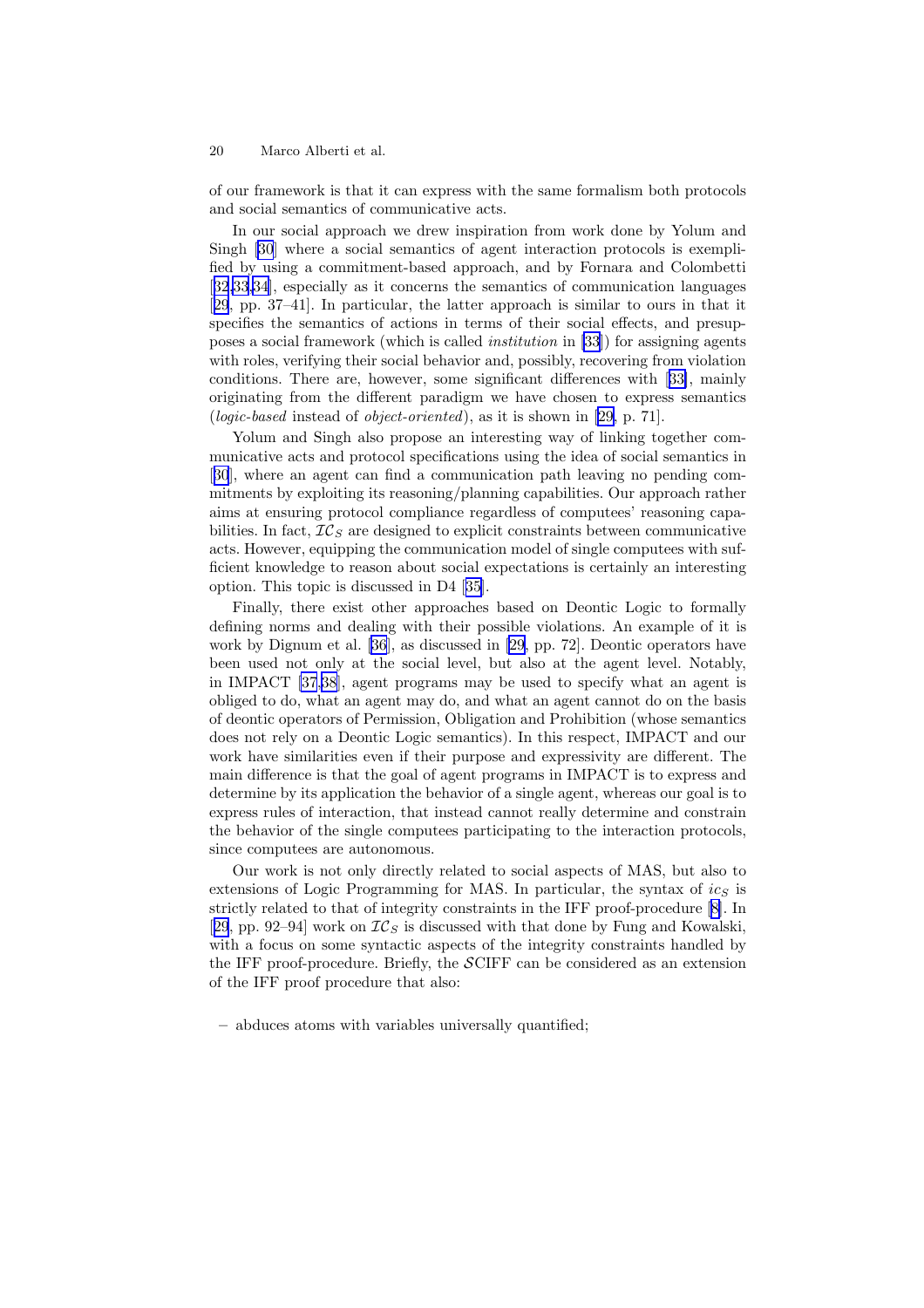- <span id="page-20-0"></span>– deals with CLP constraints, also imposed as quantifier restrictions on universally quantified variables;
- is more dynamic, in fact new events may arrive, and the proof procedure dynamically takes them into consideration in the knowledge base;
- $-$  has the new concepts, related to on-line verification, of *fulfillment* and *vio*lation.

The IFF is not the only abductive logic programming proof-procedure in literature. Various abductive proof procedures have been proposed in the past. In [\[39](#page-25-0), p. 173] other procedures are discussed in relationship with our choice based on the IFF.

Other authors also proposed using abduction for verification. Noteworthily, Russo et al. [[40](#page-25-0)] use an abductive proof procedure for analyzing event-based requirements specifications. In their approach, the system has a declarative specification given through the Event Calculus [[41\]](#page-25-0) axioms, and the goal is proving that some invariant  $I$  is true in all cases. This method uses abduction for analyzing the correctness of specifications, while our system is more focussed on the on-line check of compliance of a set of agents.

We will conclude this section by quickly mentioning two other implementations of social frameworks. The cited above ALFEBIITE project delivers a tool  $(Society Visualiser)$  to demonstrate animations of protocol runs in such systems [[5\]](#page-22-0). The Society Visualiser's main purpose is to explicitly represent the institutional power of the members and the concept of valid action. As we stressed earlier on, our work is not based on any deontic infrastructure. For this reason, the SOCS social framework could be used in a different, possibly broader spectrum of application domains, ranging from intelligent agents to reactive systems.

ISLANDER [[42\]](#page-25-0) is a tool for the specification and verification of interaction in complex social infrastructures, such as electronic institutions. ISLANDER allows to analyse situations, called scenes, and visualise liveness or safeness properties in some specific settings. The kind of verification involved is static and is used to help designing institutions. Although our framework could also be used at design time, its main intended use is for on-the-fly verification of heterogeneous and open systems.

## 6 Conclusion and Future Work

In this work, we reported on a Computational Logic-based framework for modelling societies of computees and their interactions. We presented both published and original work done in the first two years of the SOCS project about modelling interactions among agents/computees. In [\[29](#page-24-0), pp. 9–10] we give a list of pointers to publications where some of the results presented here can be seen in more detail.

One of the main objectives of SOCS was to deliver a formal logic-based framework to characterize the interactions between computees in a rule-based manner, either by relying on protocols shared and agreed upon by all computees in a given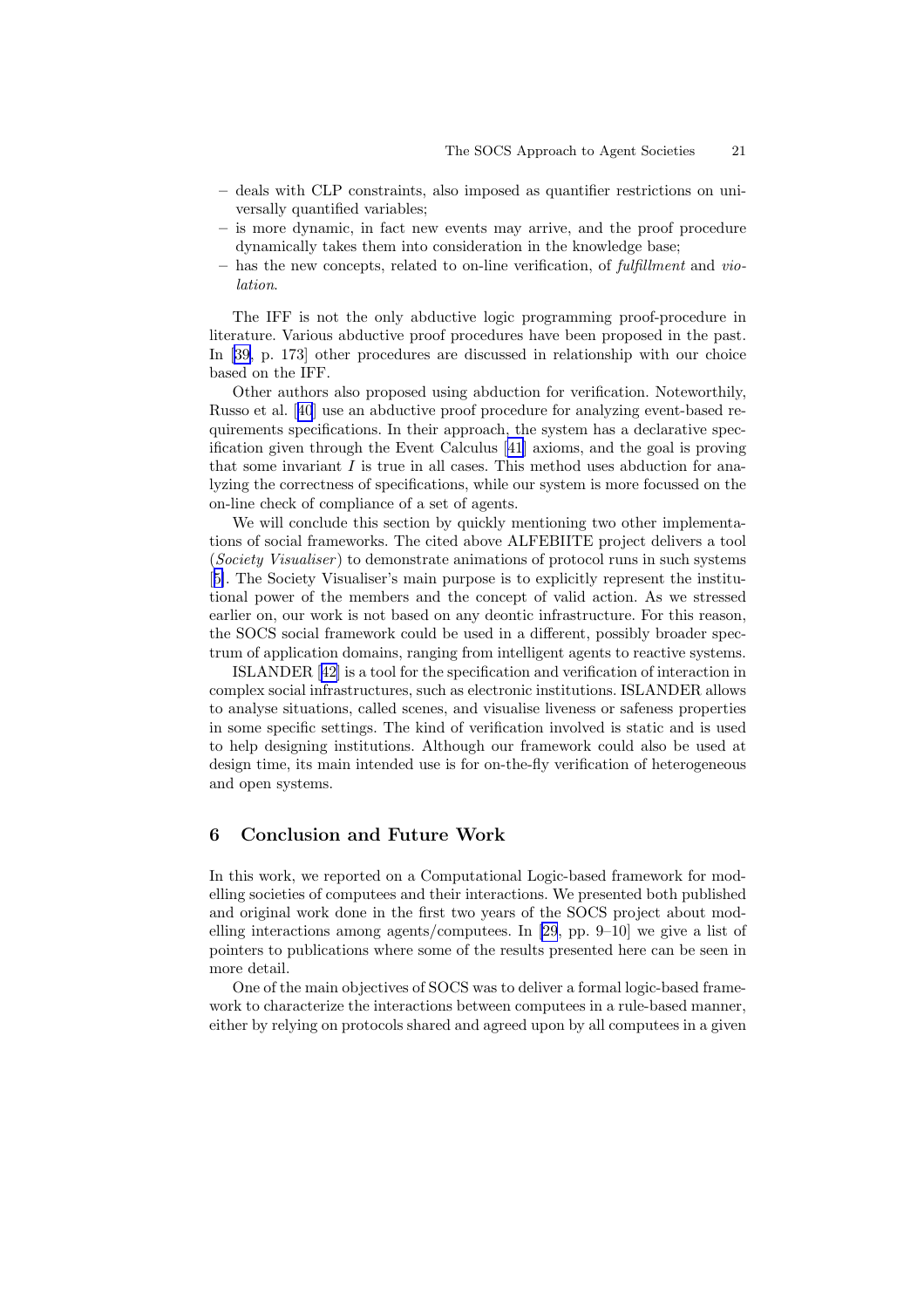society, or by interaction patterns that are specific to individual computees and possibly different for different computees.

We defined a model which lent itself easily to a computational realisation, and which is precise and amenable to formal verification of properties pertaining to the interactions of the computees belonging to a particular societies.

The social model of interaction among computees that we propose follows a Computational Logic-based approach. In this model, Logic Programming, suitably extended with the concept of  $IC<sub>S</sub>$  and expectations (interpreted as abducibles), acts as a uniform language for protocols, interaction policies and patterns.

A degree of openness, understood as the freedom of its members to join or leave the society, is given by the model presented in Section [2,](#page-2-0) which caters for new members joining a society and existing members leaving it [[29](#page-24-0), p. 27]. Another degree of openness, understood as the possibility to have a society of heterogeneous computees, is achieved by the fact that the model of the society, including the handling of expectations, the protocol conformance checking and the generation of violations, are only based on the socially observable behaviour of computees: no assumption is made on the internals of computees, but their social behaviour is constrained by the semantics of social actions and protocols. Non-conforming behaviour of computees is still possible, but it will be detected by the society infrastructure and it will have social consequences.

Violation handling and recovery is a matter of current and future work. The SOCS model of society caters for reasoning under incomplete information, in the sense that events that did not happen or that have not been "detected" are treated as unattended expectations, and it is possible to reason over both expectations and happened events.

The formalism for expressing society rules and protocols, together with the semantics of the individual communication utterances, is based on Abductive Logic Programming and constraints over abducible predicates, and its declarative semantics has been given in terms of logical entailment. The  $\mathcal{SCIFF}$  provides the operational support for the underlying infrastructure.

Time is explicit in the model. The "reasoning" at a social level is made over time, and it takes into account issues such as dealing with deadlines, that are important also from a practical viewpoint [[29,](#page-24-0) pp. 35–36]. In this way, we propose a social framework which is suitable for modelling a dynamic setting and able to handle changes in a dynamic environment.

In [[43](#page-25-0)] we present an evaluation of the society model in the context of the Global Computing programme. We believe that one of the strong points of our approach are to be found in its formality, not only at a syntactic level (definition of what is the format of the society knowledge,  $ic<sub>S</sub>$ , protocols, CCL format and constraints), but also, and more interestingly, at the semantic level, which allows us to describe what are the desirable evolutions of a society and link these formally to the social structure and social behaviour of the computees

Most importantly, the formality of the framework is indeed backed-up by an existing and well-defined operational counterpart, the SCIFF, a proof-procedure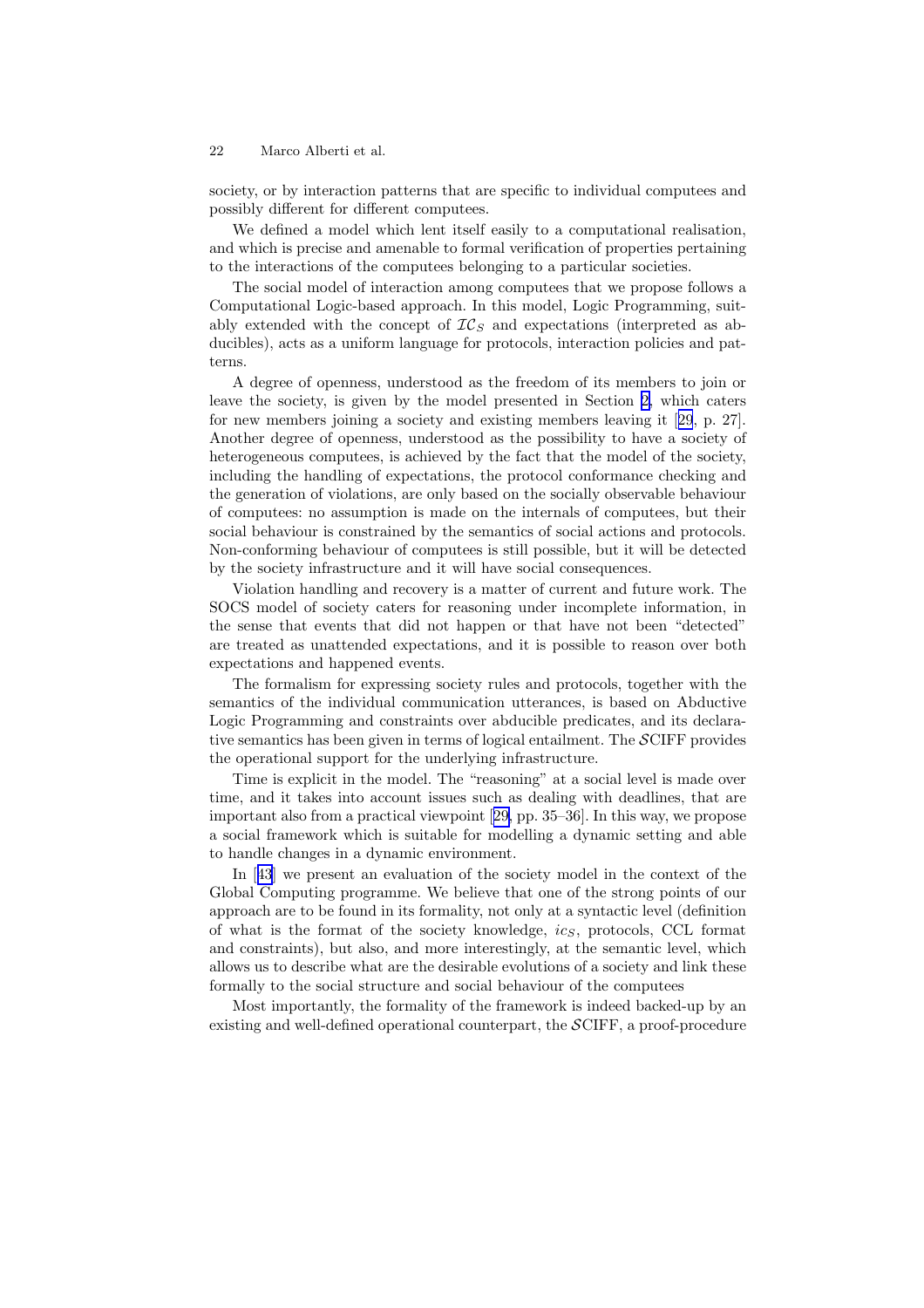<span id="page-22-0"></span>which has been proven correct with respect to the model, implemented, and integrated in the implementation of a tool, SOCS-SI, which can be used to run some tests.

We have interpreted the protocol conformance checks and the normative control performed by the society as abductive tasks, and defined an extension of the IFF abductive proof procedure to deal with this task. The extension is nontrivial, and deals with complex forms of variables quantification in abductive logic programs, as well as constraint predicates.

Finally, we believe that a further contribution of the work presented in this document is that the computational models devised within SOCS for the computee and for their societies are can be easily integrated with each other, since they are based on a similar formalism and on the same technology.

Future work will go in the direction of testing the system in different scenarios and studying properties of the model and of specific instances of societies. Among the scenarios that we are considering to evaluate the expressiveness of the designed interaction models are: dialogue-based interaction, with a special focus on resource reallocation, a combinatorial auction and an electronic payment network protocol.

### Acknowledgements

This work is partially funded by the Information Society Technologies programme of the European Commission under the IST-2001-32530 SOCS Project [3], and by the MIUR COFIN 2003 projects Sviluppo e verifica di sistemi multiagente basati sulla logica [\[44](#page-25-0)], and La Gestione e la negoziazione automatica dei diritti sulle opere dell'ingegno digitali: aspetti giuridici e informatici.

#### References

- 1. Bracciali, A., Demetriou, N., Endriss, U., Kakas, A., Lu, W., Mancarella, P., Sadri, F., Stathis, K., Toni, F., Terreni, G.: The KGP model of agency: Computational model and prototype implementation. In this volume.
- 2. Global Computing, Future and Emerging Technologies: Co-operation of Autonomous and Mobile Entities in Dynamic Environments. Home Page: [http:](http://www.cordis.lu/ist/fetgc.htm) [//www.cordis.lu/ist/fetgc.htm](http://www.cordis.lu/ist/fetgc.htm).
- 3. Societies Of ComputeeS (SOCS): a computational logic model for the description, analysis and verification of global and open societies of heterogeneous computees. Home Page: <http://lia.deis.unibo.it/research/socs/>.
- 4. Hewitt, C.: Open information systems semantics for distributed artificial intelligence. Artificial Intelligence 47 (1991) 79–106
- 5. Artikis, A., Pitt, J., Sergot, M.: Animated specifications of computational societies. In Castelfranchi, C., Lewis Johnson, W., eds.: Proceedings of the First International Joint Conference on Autonomous Agents and Multiagent Systems (AAMAS-2002), Part III, Bologna, Italy, ACM Press (2002) 1053–1061
- 6. Alberti, M., Gavanelli, M., Lamma, E., Mello, P., Torroni, P.: Modeling interactions using Social Integrity Constraints: A resource sharing case study. In Leite,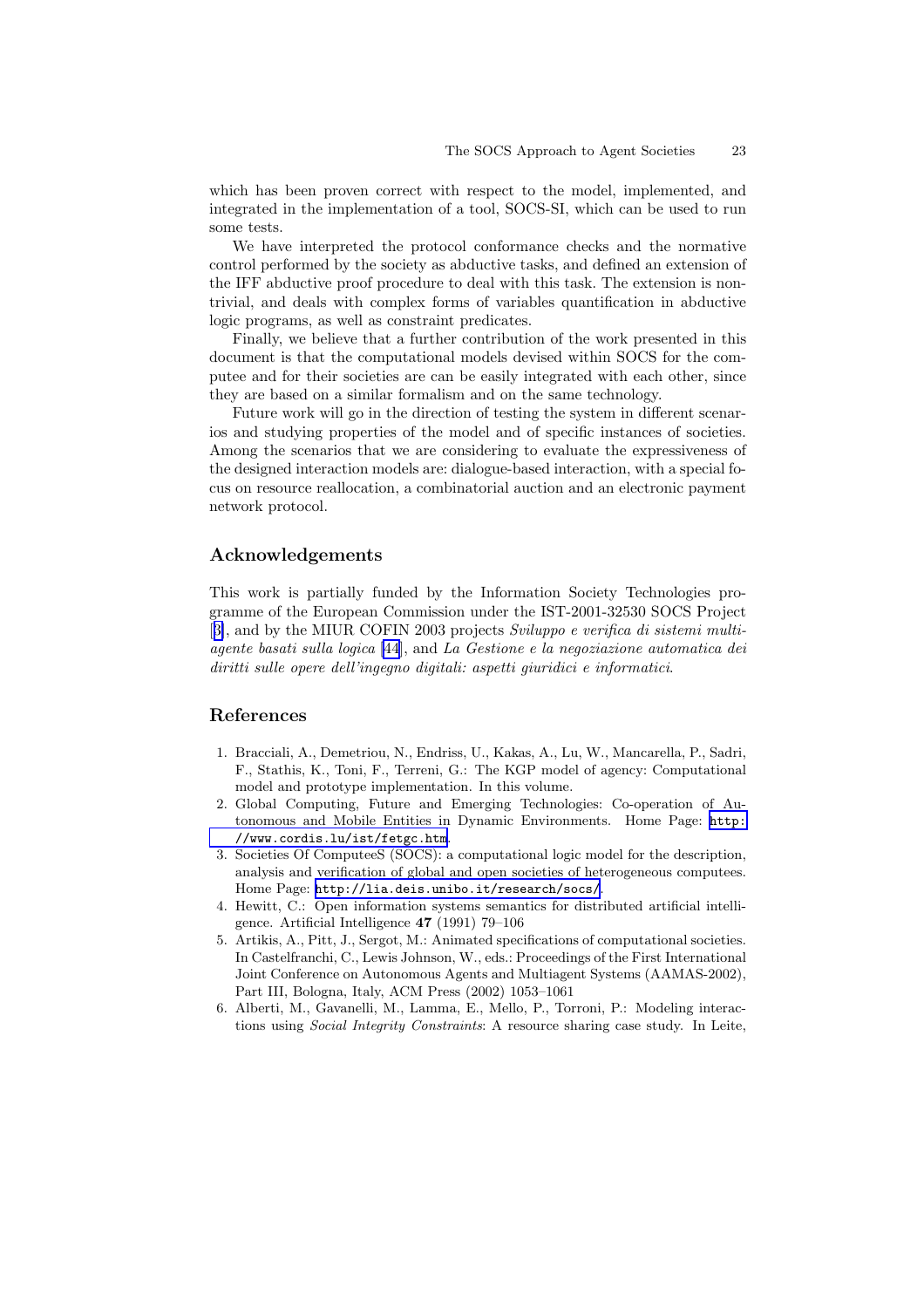J.A., Omicini, A., Sterling, L., Torroni, P., eds.: Declarative Agent Languages and Technologies. Lecture Notes in Artificial Intelligence 2990. Springer-Verlag (2004) 243–262

- 7. Kakas, A.C., Kowalski, R.A., Toni, F.: The role of abduction in logic programming. In Gabbay, D.M., Hogger, C.J., Robinson, J.A., eds.: Handbook of Logic in Artificial Intelligence and Logic Programming. Volume 5., Oxford University Press (1998) 235–324
- 8. Fung, T.H., Kowalski, R.A.: The IFF proof procedure for abductive logic programming. Journal of Logic Programming 33 (1997) 151–165
- 9. Jaffar, J., Maher, M.: Constraint logic programming: a survey. Journal of Logic Programming 19-20 (1994) 503–582
- 10. Alberti, M., Gavanelli, M., Lamma, E., Mello, P., Torroni, P.: Specification and verification of interaction protocols: a computational logic approach based on abduction. Technical Report CS-2003-03, Dipartimento di Ingegneria di Ferrara, Ferrara, Italy (2003) Available at [http://www.ing.unife.it/aree\\_ricerca/](http://www.ing.unife.it/aree_ricerca/informazione/cs/technical_reports) [informazione/cs/technical\\_reports](http://www.ing.unife.it/aree_ricerca/informazione/cs/technical_reports).
- 11. Alberti, M., Chesani, F., Gavanelli, M., Lamma, E., Mello, P., Torroni, P.: Compliance verification of agent interaction: a logic-based tool. In Trappl, R., ed.: Proceedings of the 17th European Meeting on Cybernetics and Systems Research, Vol. II, Symposium "From Agent Theory to Agent Implementation" (AT2AI-4), Vienna, Austria, Austrian Society for Cybernetic Studies (2004) 570–575
- 12. Stathis, K., Kakas, A.C., Lu, W., Demetriou, N., Endriss, U., Bracciali, A.: PROSOCS: a platform for programming software agents in computational logic. In Trappl, R., ed.: Proceedings of the 17th European Meeting on Cybernetics and Systems Research, Vol. II, Symposium "From Agent Theory to Agent Implementation" (AT2AI-4), Vienna, Austria, Austrian Society for Cybernetic Studies (2004) 523–528
- 13. Lloyd, J.W.: Foundations of Logic Programming. 2nd extended edn. Springer-Verlag (1987)
- 14. Torroni, P., Alberti, M., Chesani, F., Gavanelli, M., Lamma, E., Mello, P.: A logic based approach to interaction design in open multi-agent systems. In: Proceedings of the 13th IEEE international Workshops on Enabling Technologies: Infrastructures for Collaborative Enterprises (WETICE-2004), 2nd international workshop "Theory and Practice of Open Computational Systems (TAPOCS)", Modena, Italy, IEEE Press (2004) to appear.
- 15. Alberti, M., Gavanelli, M., Lamma, E., Mello, P., Torroni, P.: An Abductive Interpretation for Open Societies. In Cappelli, A., Turini, F., eds.: AI\*IA 2003: Advances in Artificial Intelligence, Proceedings of the 8th Congress of the Italian Association for Artificial Intelligence, Pisa. Lecture Notes in Artificial Intelligence 2829. Springer-Verlag (2003) 287–299
- 16. Cox, P.T., Pietrzykowski, T.: Causes for events: Their computation and applications. In: Proceedings CADE-86. (1986) 608–621
- 17. Eshghi, K., Kowalski, R.A.: Abduction compared with negation by failure. In Levi, G., Martelli, M., eds.: Proceedings of the 6th International Conference on Logic Programming, MIT Press (1989) 234–255
- 18. Kakas, A.C., Mancarella, P.: On the relation between Truth Maintenance and Abduction. In Fukumura, T., ed.: Proceedings of the 1st Pacific Rim International Conference on Artificial Intelligence, PRICAI-90, Nagoya, Japan, Ohmsha Ltd. (1990) 438–443
- 19. Poole, D.L.: A logical framework for default reasoning. Artificial Intelligence 36 (1988) 27–47

<span id="page-23-0"></span><sup>24</sup> Marco Alberti et al.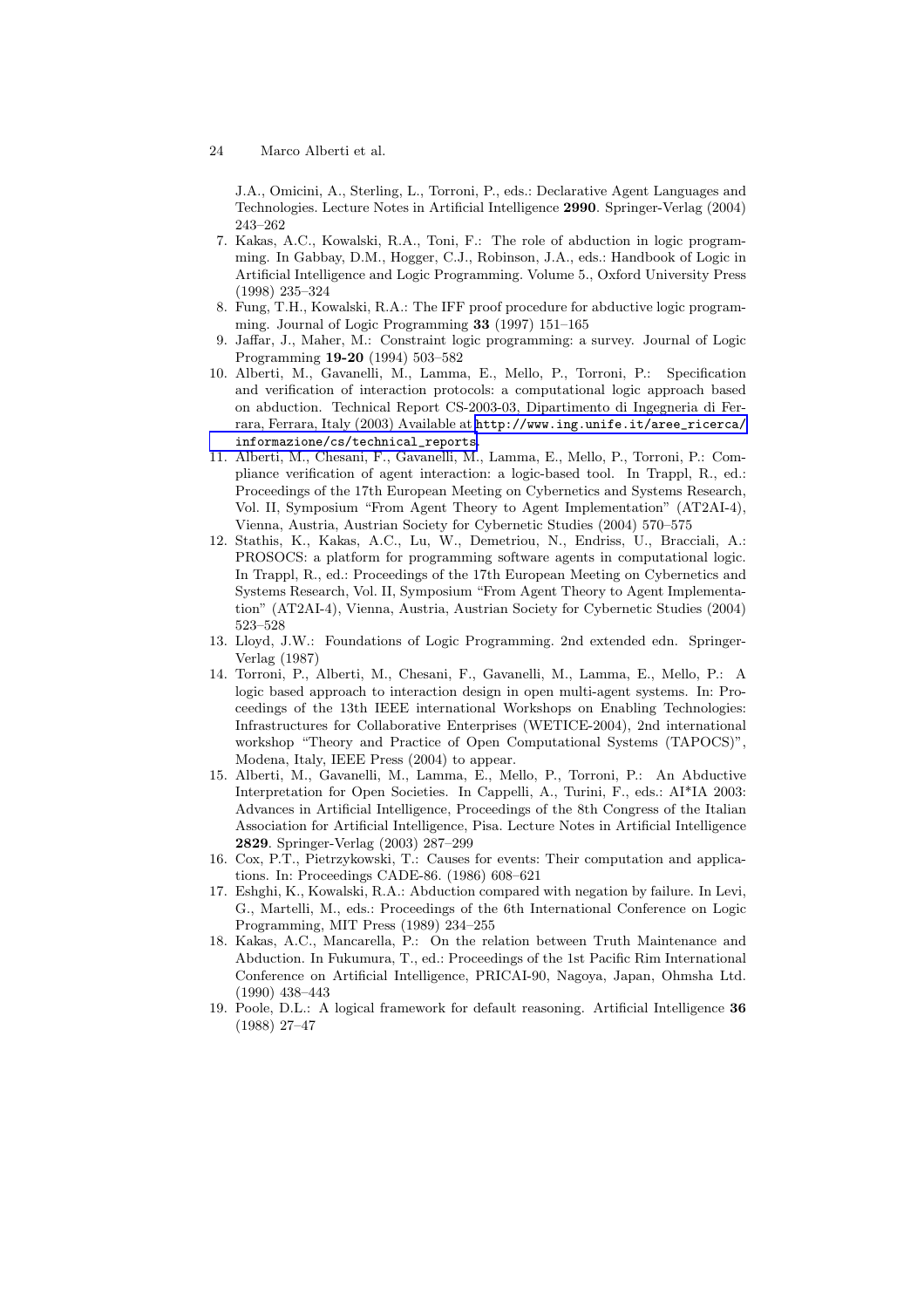- <span id="page-24-0"></span>20. Kunen, K.: Negation in logic programming. In: Journal of Logic Programming. Volume 4. (1987) 289–308
- 21. Jaffar, J., Maher, M., Marriott, K., Stuckey, P.: The semantics of constraint logic programs. Journal of Logic Programming 37(1-3) (1998) 1–46
- 22. FIPA Query Interaction Protocol (2001) Published on August 10th, 2001. Available for download from the FIPA web site, <http://www.fipa.org>.
- 23. SICStus prolog user manual, release 3.11.0 (2003) Available for download from the SICS web site, <http://www.sics.se/isl/sicstus/>.
- 24. Frühwirth, T.: Theory and practice of constraint handling rules. Journal of Logic Programming 37 (1998) 95–138
- 25. Holzbaur, C.: Specification of constraint based inference mechanism through extended unification. Dissertation, Dept. of Medical Cybernetics & AI, University of Vienna (1990)
- 26. Conte, R., Falcone, R., Sartor, G.: Special issue on agents and norms. Artificial Intelligence and Law 1 (1999)
- 27. Castelfranchi, C., Dignum, F., Jonker, C., Treur, J.: Deliberative normative agents: Principles and architecture. In Jennings, N.R., Lespérance, Y., eds.: Intelligent Agents VI. Lecture Notes in Computer Science 1757. Springer-Verlag (1999) 364– 378
- 28. ALFEBIITE: A Logical Framework for Ethical Behaviour between Infohabitants in the Information Trading Economy of the universal information ecosystem. IST-1999-10298 (1999) Home Page: [http://www.iis.ee.ic.ac.uk/~alfebiite/](http://www.iis.ee.ic.ac.uk/~alfebiite/ab-home.htm) [ab-home.htm](http://www.iis.ee.ic.ac.uk/~alfebiite/ab-home.htm).
- 29. Mello, P., Torroni, P., Gavanelli, M., Alberti, M., Ciampolini, A., Milano, M., Roli, A., Lamma, E., Riguzzi, F., Maudet, N.: A logic-based approach to model interaction amongst computees. Technical report, SOCS Consortium (2003) Deliverable D5. Available on request.
- 30. Yolum, P., Singh, M.: Flexible protocol specification and execution: applying event calculus planning using commitments. In Castelfranchi, C., Lewis Johnson, W., eds.: Proceedings of the First International Joint Conference on Autonomous Agents and Multiagent Systems (AAMAS-2002), Part II, Bologna, Italy, ACM Press (2002) 527–534
- 31. Singh, M.: Agent communication language: rethinking the principles. IEEE Computer (1998) 40–47
- 32. Fornara, N., Colombetti, M.: Operational specification of a commitment-based agent communication language. In Castelfranchi, C., Lewis Johnson, W., eds.: Proceedings of the First International Joint Conference on Autonomous Agents and Multiagent Systems (AAMAS-2002), Part II, Bologna, Italy, ACM Press (2002) 535–542
- 33. Colombetti, M., Fornara, N., Verdicchio, M.: The role of institutions in multiagent systems. In: Proceedings of the Workshop on Knowledge based and reasoning agents, VIII Convegno AI\*IA 2002, Siena, Italy. (2002)
- 34. Colombetti, M., Fornara, N., Verdicchio, M.: A social approach to communication in multiagent systems. In Leite, J.A., Omicini, A., Sterling, L., Torroni, P., eds.: Declarative Agent Languages and Technologies. Lecture Notes in Artificial Intelligence 2990. Springer-Verlag (2004) 193–222
- 35. Kakas, A., Mancarella, P., Sadri, F., Stathis, K., Toni, F.: A logic-based approach to model computees. Technical report, SOCS Consortium (2003) Deliverable D4. Available on request.